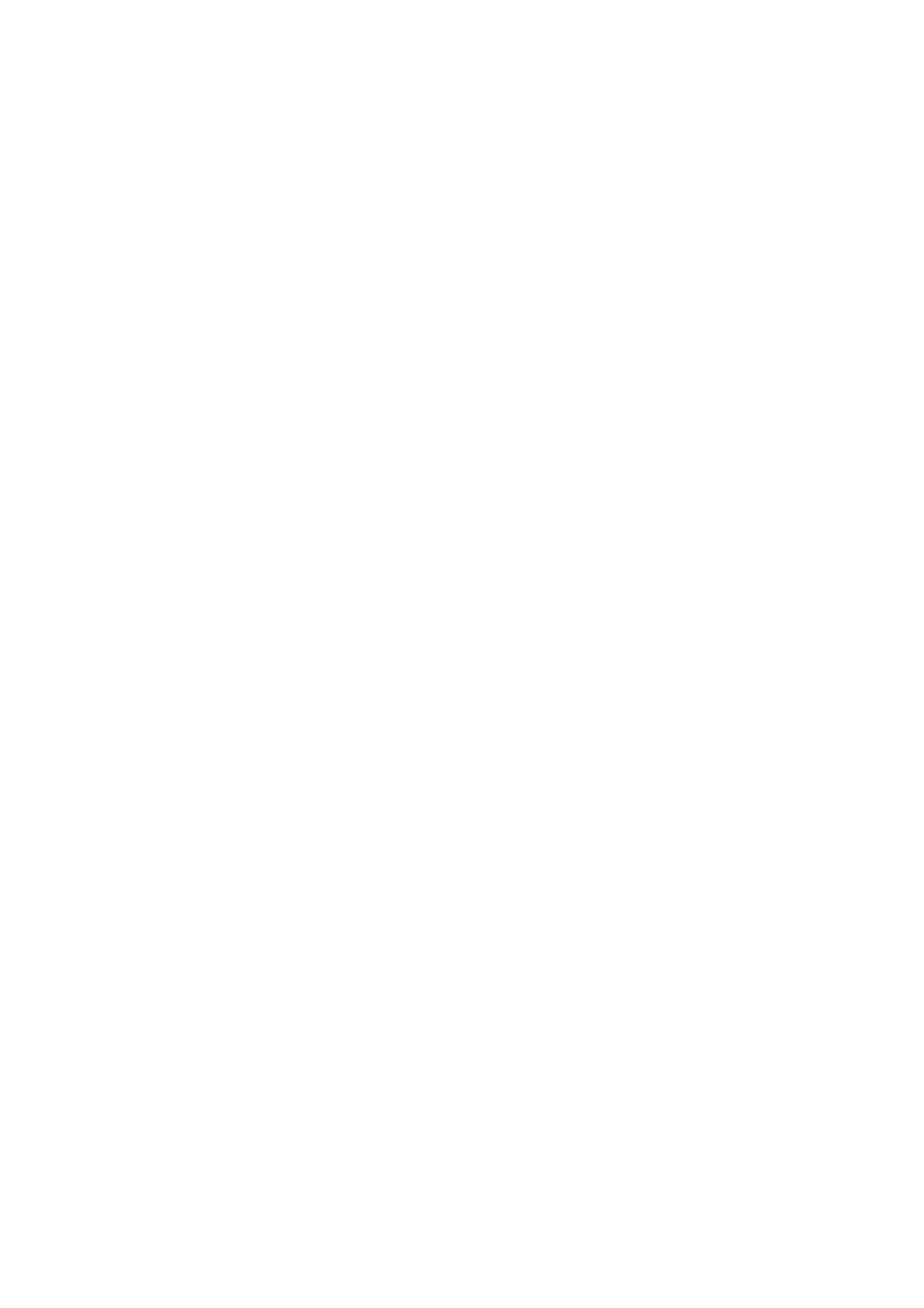# **Executive summary**

South Road Quarries Limited (the Company) operated a quarry located on South Road at Tokaora, in the Waingongoro catchment. This report for the period July 2010-April 2013 describes the monitoring programme implemented by the Taranaki Regional Council to assess the Company's environmental performance during the period under review, and the results and environmental effects of the Company's activities.

The Company held four resource consents for its Tokaora quarry, which included a total of thirty-four conditions setting out the requirements that the Company must satisfy. One consent licensed the abstraction and use of surface water. Two consents licensed the discharge of treated stormwater and washwater into the Waingongoro River, and the remaining consent licensed the discharge of cleanfill to land.

The monitoring programme for the period under review included four inspections of the site. No water samples were collected during the monitoring period.

The monitoring showed there were no adverse effects noted in the Waingongoro River as a result of the Company's activities. The monitoring indicated deterioration in environmental performance.

During the period under review the Company demonstrated a improvement desired level of environmental performance and compliance with its resource consents. The site has now been closed and consents surrendered.

For reference, in the 2012-2013 year, 35% of consent holders in Taranaki monitored through tailored compliance monitoring programmes achieved a high level of environmental performance and compliance with their consents, while another 59% demonstrated a good level of environmental performance and compliance with their consents.

During the monitoring period there were no unauthorised incidents.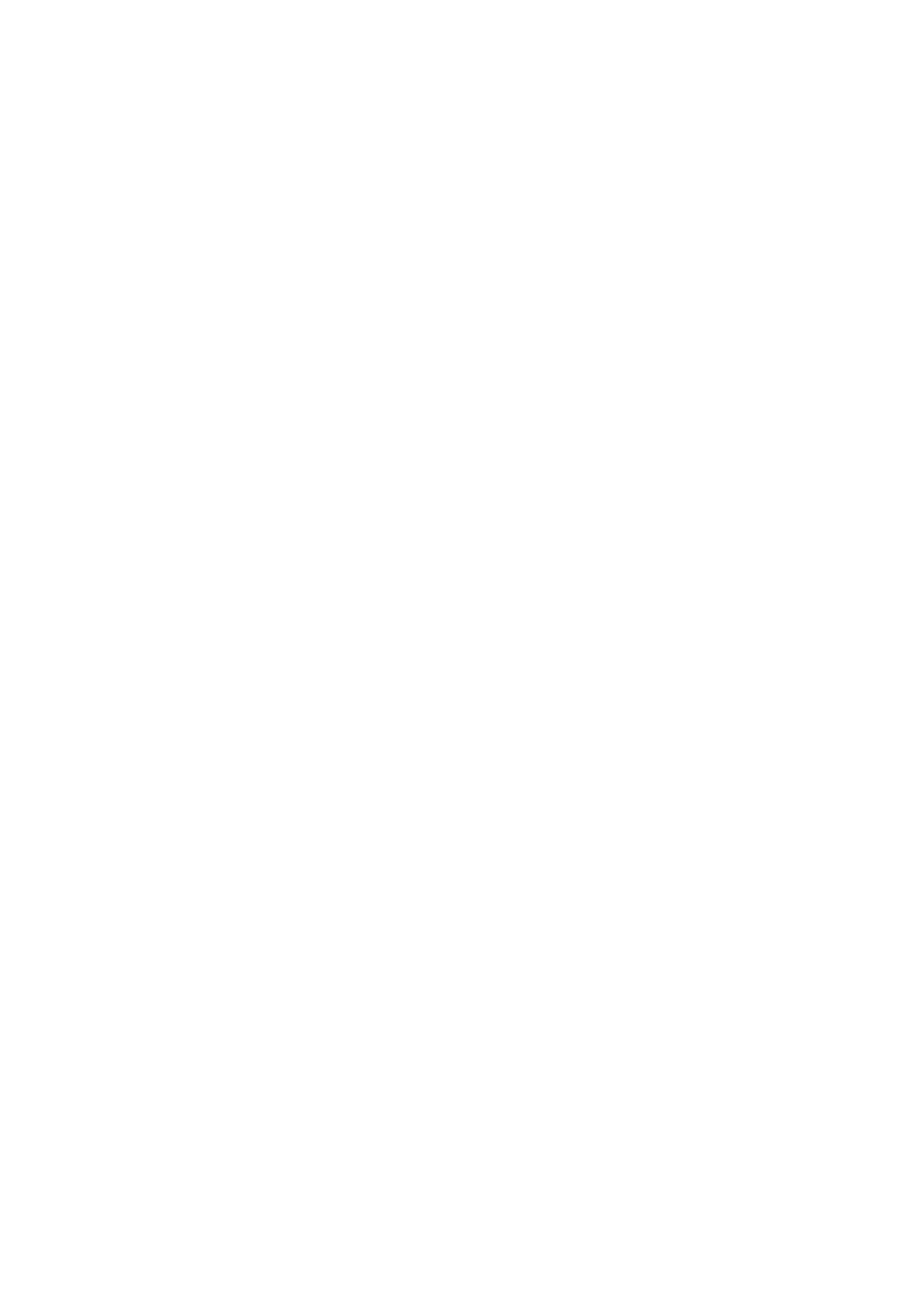# **Table of contents**

|    |                                 |                                                                                                                            | Page                                          |
|----|---------------------------------|----------------------------------------------------------------------------------------------------------------------------|-----------------------------------------------|
| 1. |                                 | Introduction                                                                                                               | 1                                             |
|    | 1.1<br>Structure of this report |                                                                                                                            | 1                                             |
|    | 1.2                             | Compliance monitoring and the Resource Management Act 1991<br>1.2.1<br>Evaluation of environmental and consent performance | $\mathbf{1}$<br>$\overline{c}$                |
|    | 1.3                             | Process description                                                                                                        | $\mathfrak{Z}$                                |
|    |                                 | Background<br>1.3.1<br>1.3.2<br>South Road Quarries                                                                        | $\ensuremath{\mathfrak{Z}}$<br>$\overline{4}$ |
|    | 1.4                             | Resource consents                                                                                                          | $\overline{4}$                                |
|    |                                 | 1.4.1<br>Water abstraction permit                                                                                          | $\overline{4}$                                |
|    |                                 | 1.4.2 Water discharge permit                                                                                               | 5                                             |
|    |                                 | 1.4.3<br>Air discharge permit<br>1.4.4<br>Discharges of wastes to land                                                     | $\boldsymbol{6}$<br>6                         |
|    | 1.5                             | Monitoring programme                                                                                                       | 7                                             |
|    |                                 | 1.5.1<br>Introduction                                                                                                      | 7                                             |
|    |                                 | 1.5.2<br>Programme liaison and management                                                                                  | 7                                             |
|    |                                 | 1.5.3<br>Site inspections                                                                                                  | 7                                             |
|    |                                 | 1.5.4<br>Sampling                                                                                                          | $\boldsymbol{8}$                              |
| 2. | Results                         |                                                                                                                            | $\mathbf{9}$                                  |
|    | 2.1                             | Water                                                                                                                      | 9                                             |
|    |                                 | 2.1.1<br>Inspections                                                                                                       | $\boldsymbol{9}$                              |
|    |                                 | 2.1.2<br>Results of discharge monitoring                                                                                   | $\mathbf{9}$                                  |
|    |                                 | 2.1.3<br>Results of receiving environmental monitoring                                                                     | 9                                             |
|    | 2.2                             | Investigations, interventions, and incidents                                                                               | 10                                            |
| 3. |                                 | Discussion                                                                                                                 | 11                                            |
|    | 3.1                             | Discussion of site performance                                                                                             | 11                                            |
|    | 3.2                             | Environmental effects of exercise of consents                                                                              |                                               |
|    | 3.3                             | Evaluation of performance                                                                                                  |                                               |
|    | 3.4                             | Recommendations from the 2008-2010 Biennial Report                                                                         |                                               |
|    | 3.5                             | Alterations to monitoring programmes for 2012-2014                                                                         | 14                                            |
| 4. |                                 | Recommendation                                                                                                             | 15                                            |
|    |                                 | Glossary of common terms and abbreviations                                                                                 | 16                                            |
|    |                                 | Bibliography and references                                                                                                | 17                                            |
|    |                                 |                                                                                                                            |                                               |

Appendix I Resource consents held by South Road Quarries Limited 19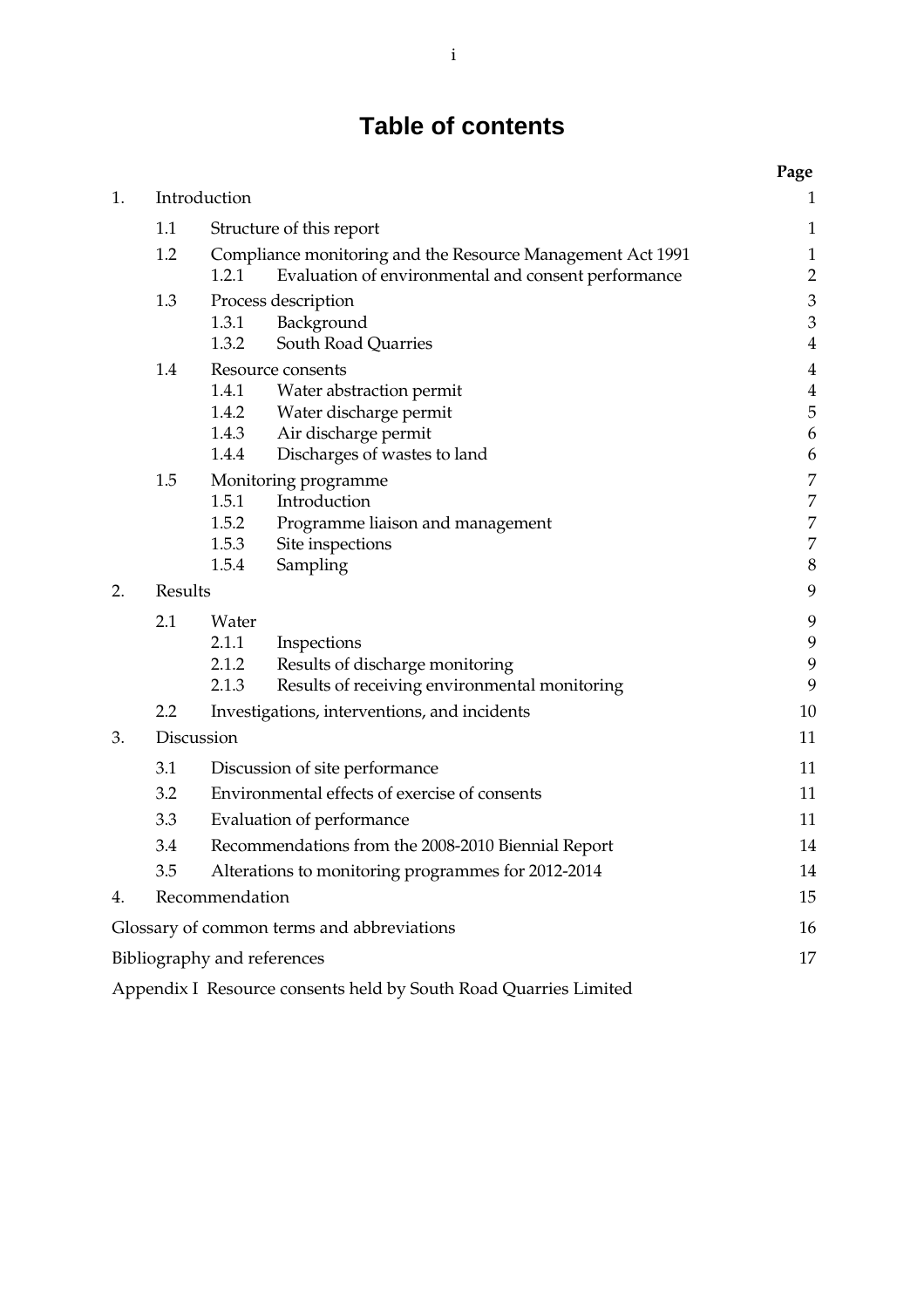# **List of tables**

| Table 1 | Summary of performance for consent 0275-2 - Abstraction<br>of water for shingle washing purposes                | 11 |
|---------|-----------------------------------------------------------------------------------------------------------------|----|
| Table 2 | Summary of performance for Consent 0902 – Discharge of<br>settled washing wastewater                            | 11 |
| Table 3 | Summary of performance for Consent 6414 – Discharge<br>cleanfill for quarry reinstatement purposes              | 12 |
| Table 4 | Summary of performance for Consent 4617-1 Discharge of<br>stormwater and groundwater seepage from a quarry site | 12 |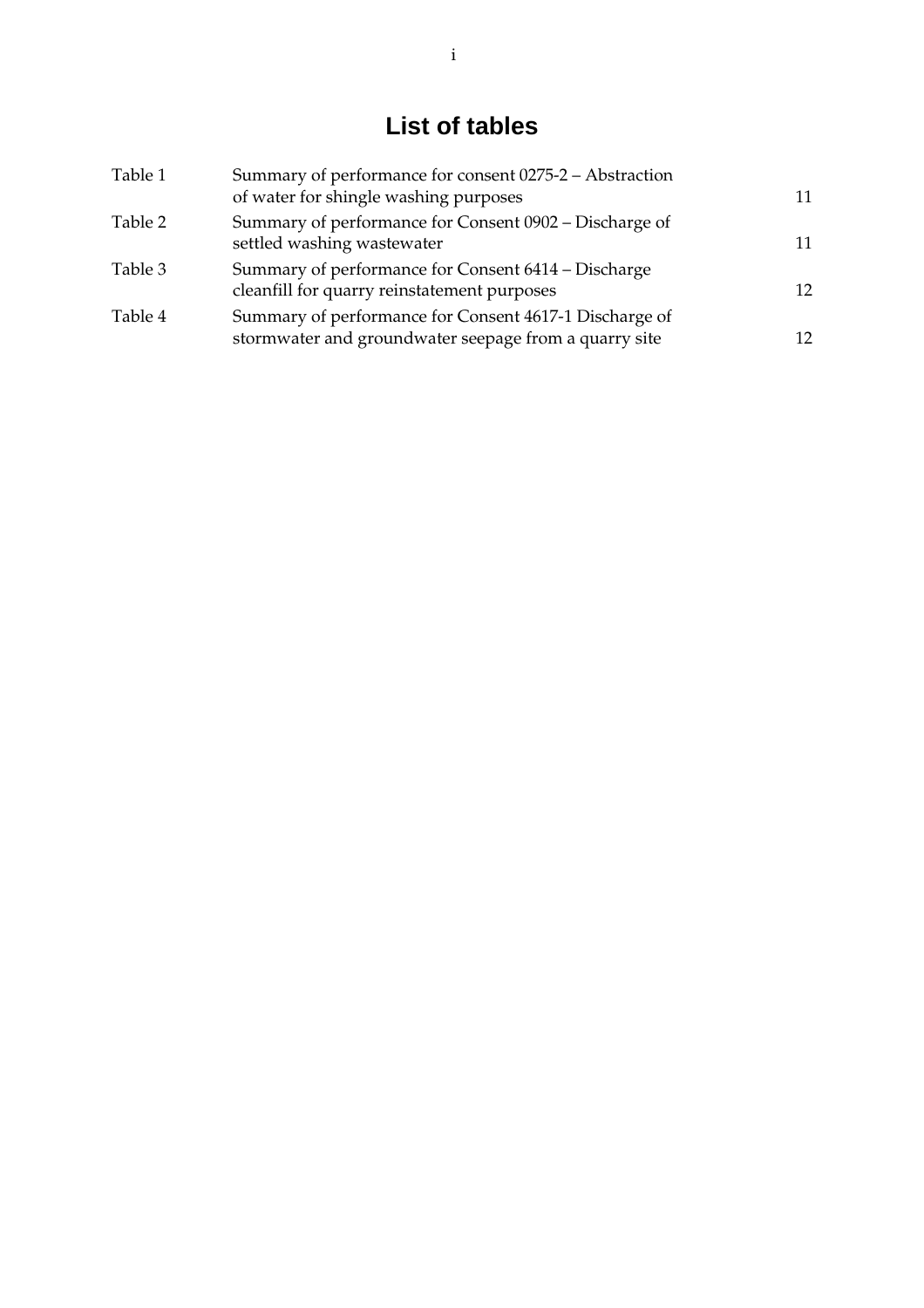# **1. Introduction**

 This triennial report for the period July 2010 – April 2013 by the Taranaki Regional Council describes the monitoring programme associated with resource consents that were held by South Road Quarries Limited [South Road Quarries] for its quarry operation situated on South Road (SH45), Tokaora. This will be the last report for the site as all consents have now been surrendered on 2 April 2013..

 This report covers the results and findings of the monitoring programme implemented by the Council in respect of the consents held by South Road Quarries that relate to discharges of water and cleanfill in the Waingongoro catchment. This is the eleventh monitoring report to be prepared by the Taranaki Regional Council to cover the discharges from the South Road Quarry to water and land, and their effects.

# **1.1 Structure of this report**

Section 1 of this report is a background section. It sets out general information about compliance monitoring under the Resource Management Act and the Council's obligations and general approach to monitoring sites through annual programmes, the resource consents held by South Road Quarries, the nature of the monitoring programme in place for the period under review, and a description of the activities and operations conducted at the Company's quarry.

Section 2 presents the results of monitoring during the period under review, including scientific and technical data.

Section 3 discusses the results, their interpretation, and their significance for the environment.

A glossary of common abbreviations and scientific terms, and a bibliography, are presented at the end of the report.

# **1.2 Compliance monitoring and the Resource Management Act 1991**

The Resource Management Act primarily addresses environmental `effects' which are defined as positive or adverse, temporary or permanent, past, present or future, or cumulative. Effects may arise in relation to:

- (a) the neighbourhood or the wider community around a discharger, and may include cultural and socio-economic effects;
- (b) physical effects on the locality, including landscape, amenity and visual effects;
- (c) ecosystems, including effects on plants, animals, or habitats, whether aquatic or terrestrial;
- (d) natural and physical resources having special significance (e.g., recreational, cultural, or aesthetic);
- (e) risks to the neighbourhood or environment.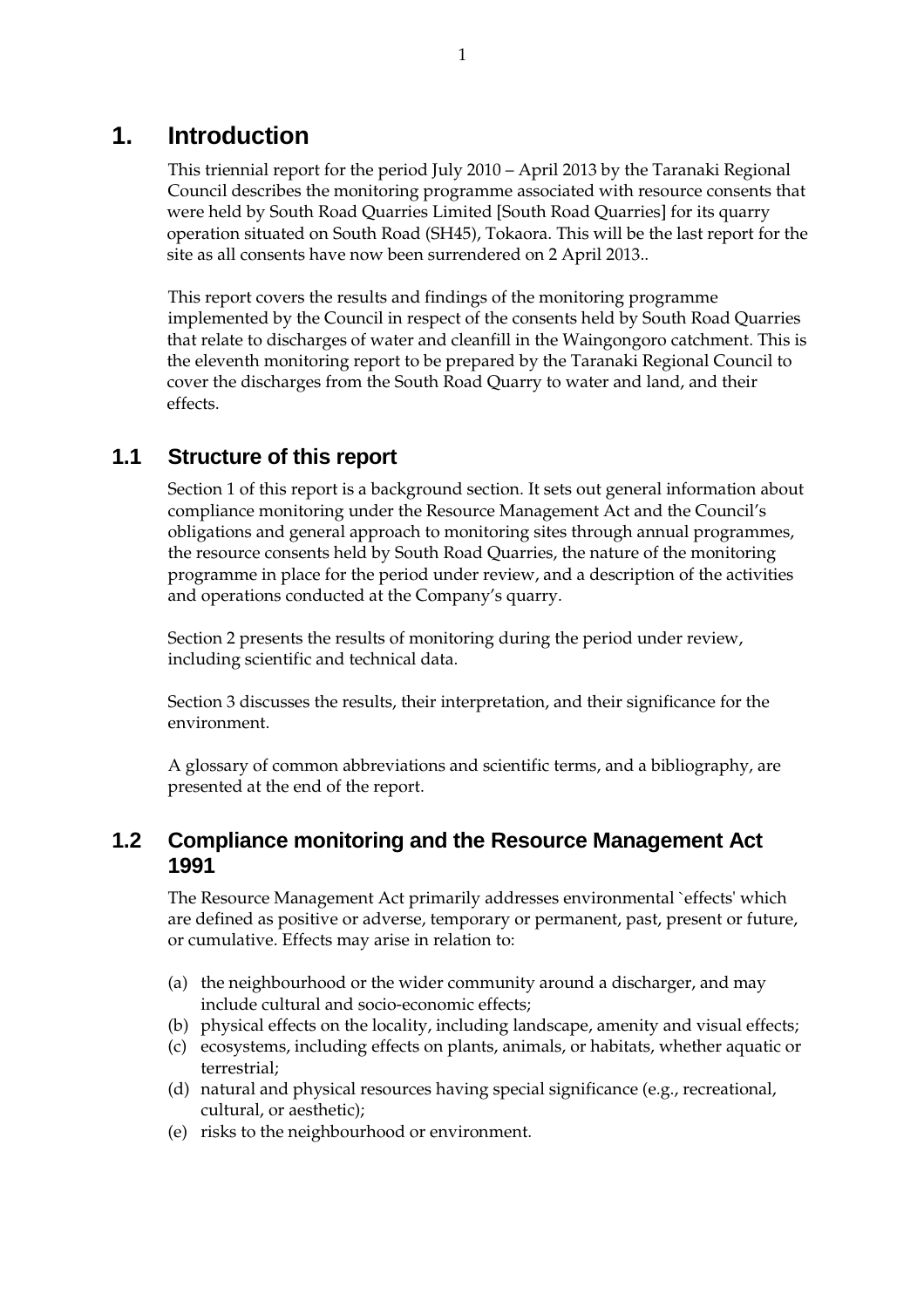In drafting and reviewing conditions on discharge permits, and in implementing monitoring programmes, the Taranaki Regional Council is recognising the comprehensive meaning of `effects' inasmuch as is appropriate for each discharge source. Monitoring programmes are not only based on existing permit conditions, but also on the obligations of the Resource Management Act to assess the effects of the exercise of consents. In accordance with section 35 of the Resource Management Act 1991, the Council undertakes compliance monitoring for consents and rules in regional plans; and maintains an overview of performance of resource users against regional plans and consents. Compliance monitoring, (covering both activity and impact) monitoring, also enables the Council to continuously assess its own performance in resource management as well as that of resource users particularly consent holders. It further enables the Council to continually re-evaluate its approach and that of consent holders to resource management, and, ultimately, through the refinement of methods, and considered responsible resource utilisation to move closer to achieving sustainable development of the region's resources.

### **1.2.1 Evaluation of environmental and consent performance**

Besides discussing the various details of the performance and extent of compliance by the consent holder(s) during the period under review, this report also assigns an overall rating. The categories used by the Council, and their interpretation, are as follows:

- a **high** level of environmental performance and compliance indicates that essentially there were no adverse environmental effects to be concerned about, and no, or inconsequential (such as data supplied after a deadline) noncompliance with conditions.
- a **good** level of environmental performance and compliance indicates that adverse environmental effects of activities during the monitoring period were negligible or minor at most, or, the Council did not record any verified unauthorised incidents involving significant environmental impacts and was not obliged to issue any abatement notices or infringement notices, or, there were perhaps some items noted on inspection notices for attention but these items were not urgent nor critical, and follow-up inspections showed they have been dealt with, and any inconsequential non compliances with conditions were resolved positively, cooperatively, and quickly.
- **improvement desirable (environmental)** or **improvement desirable (compliance)** (as appropriate) indicates that the Council may have been obliged to record a verified unauthorised incident involving measurable environmental impacts, and/or, there were measurable environmental effects arising from activities and intervention by Council staff was required and there were matters that required urgent intervention, took some time to resolve, or remained unresolved at end of the period under review, and/or, there were on-going issues around meeting resource consent conditions even in the absence of environmental effects. Abatement notices may have been issued.
- **poor performance (environmental)** or **poor performance (compliance)** indicates generally that the Council was obliged to record a verified unauthorised incident involving significant environmental impacts, or there were material failings to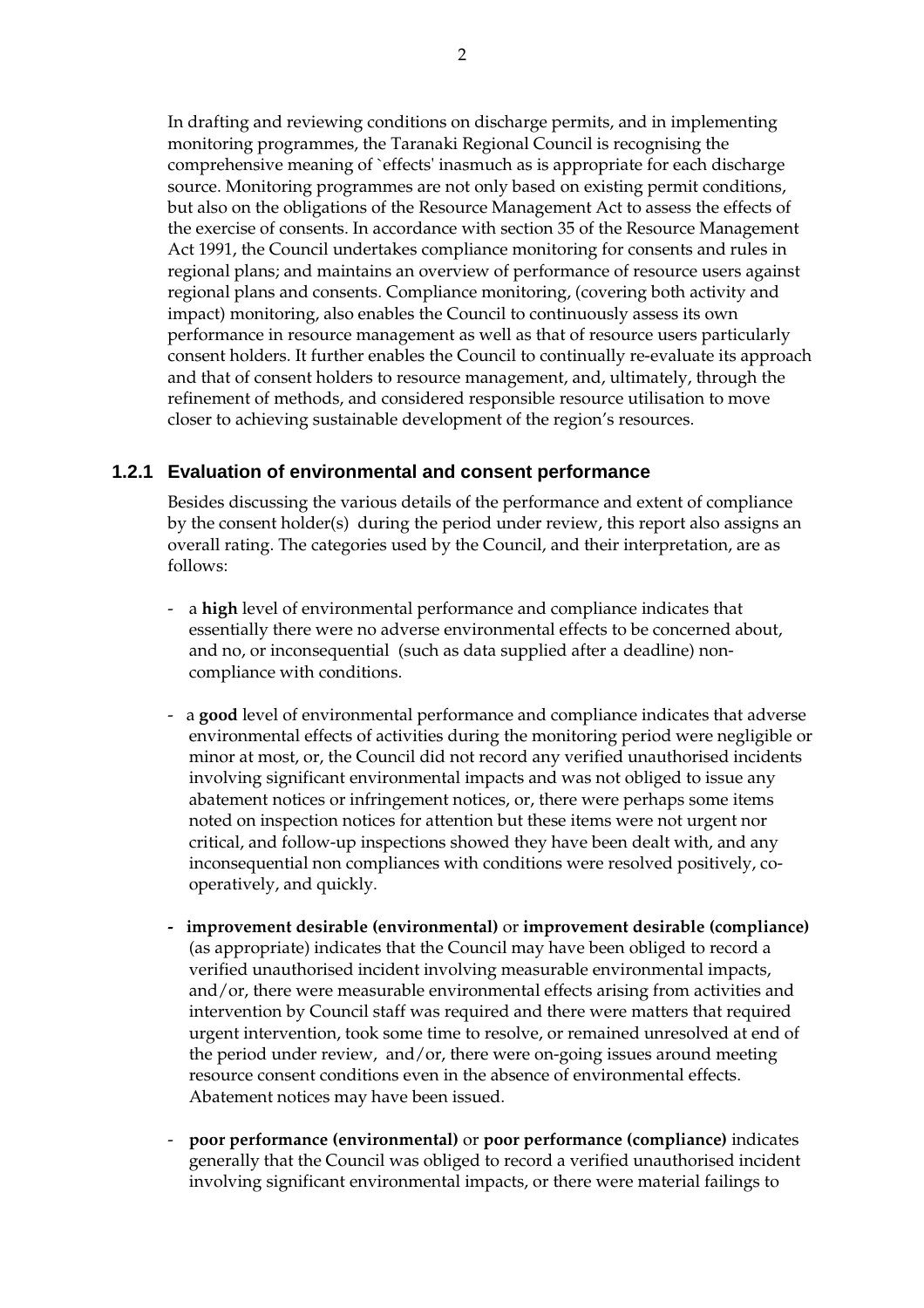comply with resource consent conditions that required significant intervention by the Council even in the absence of environmental effects. Typically there were grounds for either a prosecution or an infringement notice.

For reference, in the 2012-2013 year, 35% of consent holders in Taranaki monitored through tailored compliance monitoring programmes achieved a high level of environmental performance and compliance with their consents, while another 59% demonstrated a good level of environmental performance and compliance with their consents.

# **1.3 Process description**

### **1.3.1 Background**

In the past, a large percentage of aggregate production came from river-based sites within Taranaki. The Waiwhakaiho River supplied much of New Plymouth's requirements as far back as the 1950s with the Waitara River, Waiongana River, Kapuni Stream and Waingongoro River also providing valuable sources of aggregate. The aggregate source within these rivers was often over-exploited. The protective armouring of the boulders and gravel was removed in places, exposing the underlying erodible ash beds and creating deep, narrow channels, which moved progressively upstream with no noticeable recovery. This brought about the need for the Shingle Extraction Bylaw introduced in 1974. Aggregate extraction from rivers was then controlled through the issuing of permits accompanied by a set of conditions, with the removal of river-based aggregate being restricted to that for river control purposes only.

 Historically, land-based sites required steady markets to compete with the easily won river-based extraction operations. However, in the early 1980s, due to the restriction placed on river-based aggregate extraction (and the completion of various major river control programmes and 'Think Big' projects) land-based sites became more widespread (Taranaki Regional Council, 1992).

 Twenty-eight operating quarries presently supply aggregate in Taranaki. These quarries are generally located in reasonable proximity to urban areas, from which the greatest demand for aggregate stems.

 Quarrying and shingle extraction in Taranaki is covered by the Resource Management Act 1991 and, if the minerals in question are Crown owned, by the Crown Minerals Act 1991.

 Regional councils have no control over the provision of exclusive rights to minerals. However, regional councils do have control over the environmental effects of aggregate extraction from river and lake beds, and land in certain circumstances, and these controls may act as a constraint or limitation on allocation decisions.

 Sections 15 and 30 of the Resource Management Act 1991 give regional councils responsibility for the discharge of contaminants into the environment. Discharges of water into water, contaminants onto or into land that may result in water contamination, and contaminants from industrial premises into air or onto/into land, may not take place unless expressly allowed by a rule in a regional plan, resource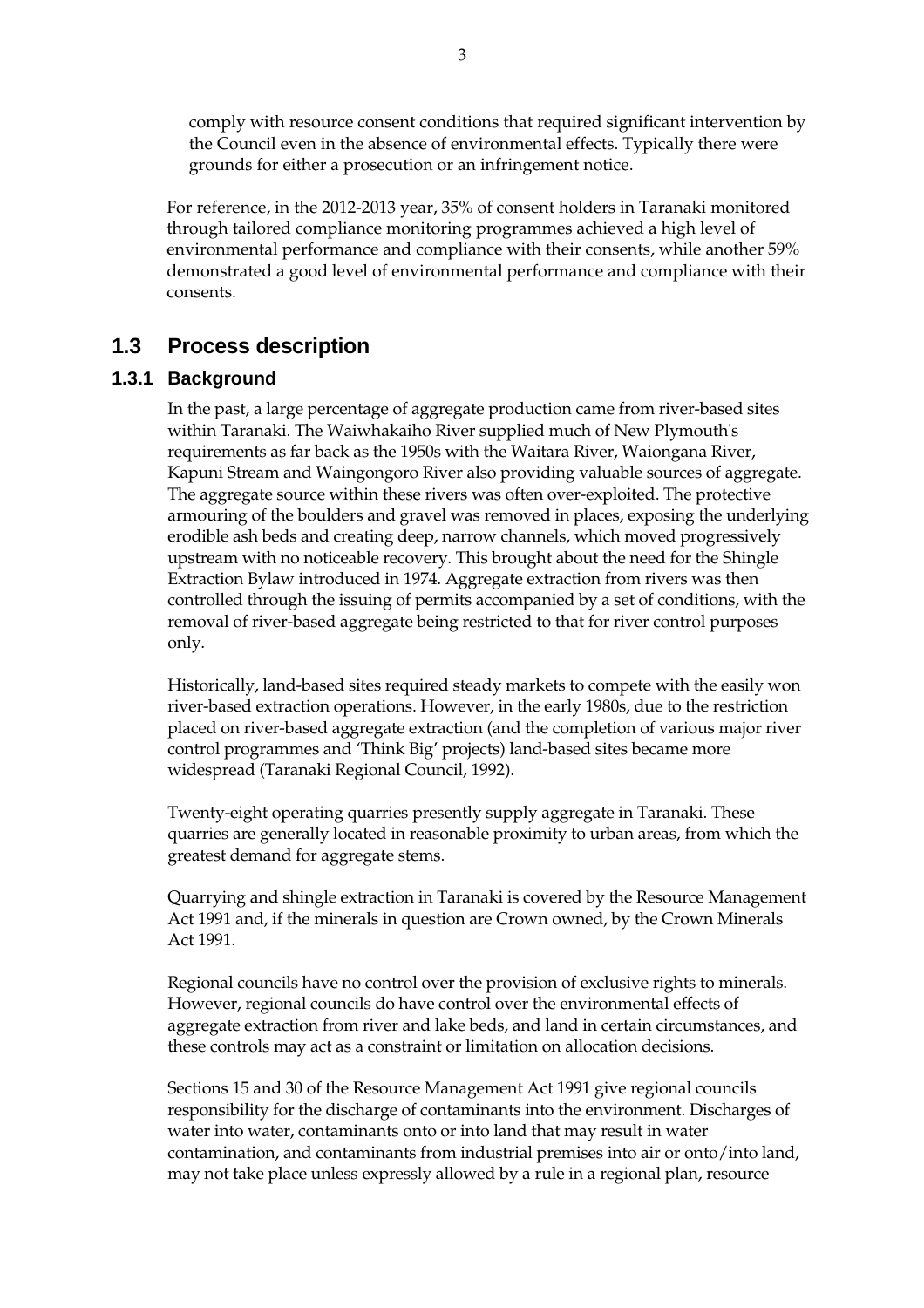consent, or regulations. Aggregate extraction usually involves washing aggregates, and therefore requires the discharge of wastes. Other discharges, such as emissions to air from crushing and processing plants, disposal of spoil and solid wastes and discharges of stormwater, are also the responsibility of regional councils.

## **1.3.2 South Road Quarries**

The Company's quarry site was located on State Highway 45, approximately five kilometres west of Hawera. The quarry occupied land on both sides of the highway and was adjacent to the true right bank of the Waingongoro River (Figure 1). It was a moderate size operation which extracted alluvial aggregate from the river terraces. Aggregate washing was performed on site. The site was contoured and bunded to direct stormwater to two settling pond systems.

The treatment pond to the east of SH45 received stormwater and groundwater from the quarry. Treated water was either discharged to the Waingongoro River, or pumped to an adjacent dairy farm for pasture irrigation purposes.

The treatment pond to the west of SH45 received quarry washwater which was recycled through the plant. An emergency overflow pipe installed in this pond discharged to the river during very high rainfall events.

# **1.4 Resource consents**

### **1.4.1 Water abstraction permit**

Section 14 of the Resource Management Act stipulates that no person may take, use, dam or divert any water, unless the activity is expressly allowed for by a resource consent or a rule in a regional plan, or it falls within some particular categories set out in Section 14.

The maintenance of sufficient volumes of water within streams and rivers to protect aquatic habitat is a primary concern of the Regional Council with respect to water abstraction permits. Water abstraction for quarries is mainly required for the washing of aggregate, and in this regard the Council encourages the recycling of both washwater and stormwater to minimise the requirement to abstract surface water. Often when combined with efficient recycling, the small volumes of surface water required to be abstracted for washing at quarries fit within the permitted activity rule [Rule 15] of the Regional Fresh Water Plan for Taranaki. That is, the abstraction volume shall not exceed 50 cubic metres per day, and the abstraction rate shall not exceed 1.5 litres per second.

South Road Quarries Ltd held water permit **0275-2** to take and use up to 27 cubic metres/day at a maximum rate of 4 litres/second of water from the Waingongoro River for shingle washing purposes.

Consent 0275-2 was surrendered on 15 September 2010.

There were two special conditions attached to this consent.

Condition 1 related to the construction, operation and maintenance of the intake structure.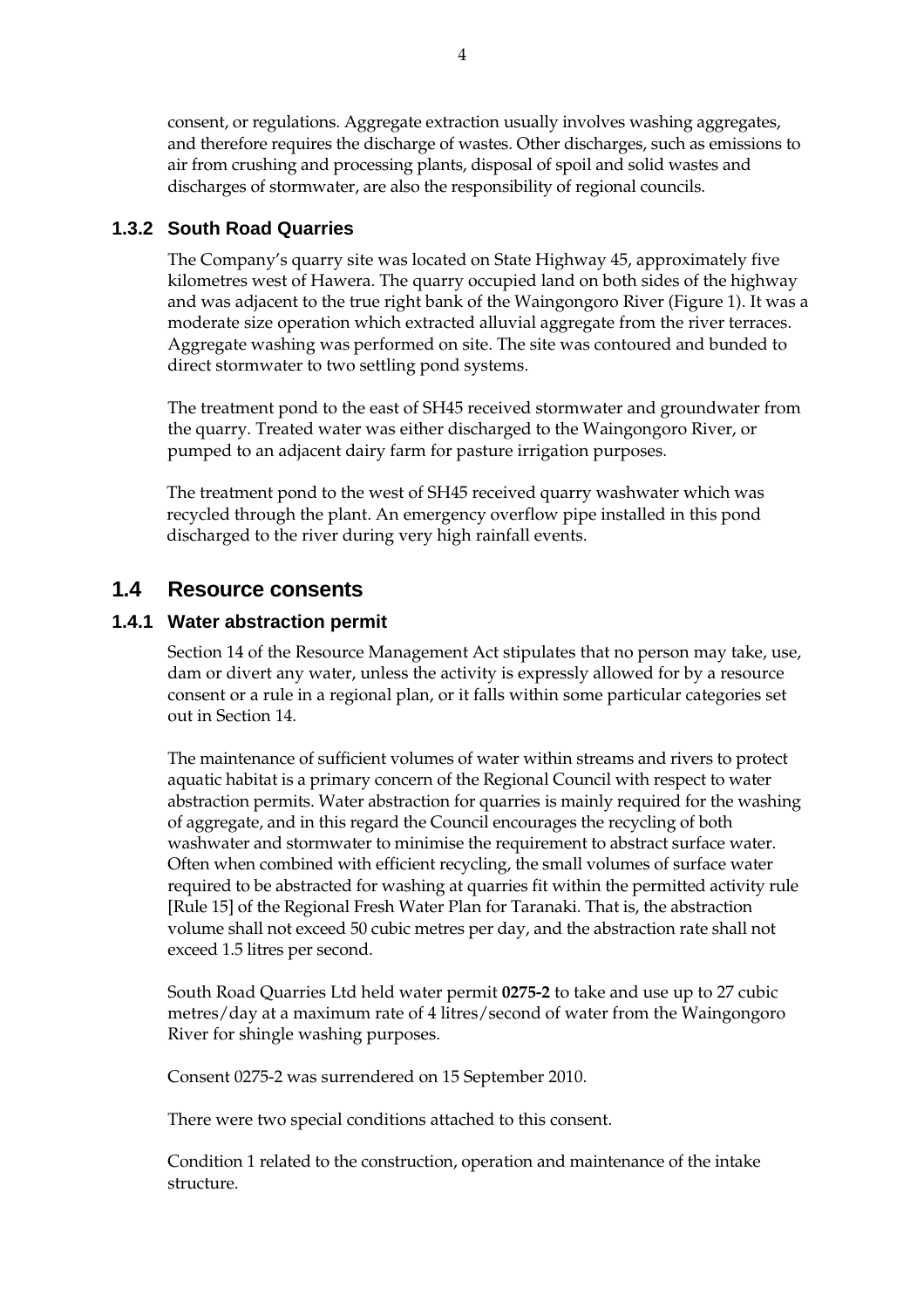Condition 2 was a review provision.

A copy of the permit is attached to this report in Appendix I.

### **1.4.2 Water discharge permit**

Section 15(1)(a) of the Resource Management Act stipulates that no person may discharge any contaminant into water, unless the activity is expressly allowed for by a resource consent or a rule in a regional plan, or by national regulations. Water quality is a primary concern to the Regional Council with regard to aggregate extraction. A quarry can operate as either a 'dry' quarry, discharging only stormwater, or a 'washing' quarry, where aggregate washing facilities are in place. Many of the quarries in Taranaki have some form of washing facility and also operate in the vicinity of a water body or have some form of discharge into a water body.

Washwater from aggregate washing has a high silt concentration. Discharge of this water into a water body, particularly to a river during low flow, results in a smothering of instream life and deterioration in aesthetic conditions and can affect downstream abstractions of water, local fisheries and recreational activity.

Stormwater is generally less contaminated (in terms of silt concentration) and run-off tends to occur when rivers are in higher flow. This means that the effect of silt contamination is reduced due to lower quantities, dilution and carrying capacity. The installation of appropriate stormwater diversion structures, together with construction and maintenance of contaminated stormwater and aggregate washing discharge treatment facilities are most important in maintaining water quality.

South Road Quarries Ltd held discharge permit **0902-2** to discharge up to 27 cubic metres/day [4 litres/second] of settled washing wastewater by seepage to groundwater into the Waingongoro River.

Consent 0902-2 was surrendered on 15 September 2010.

There were three special conditions attached to this consent.

Condition 1 set out the effects to be avoided in the receiving.

Condition 2 referred to erosion control and mitigation.

Condition 3 was a review provision.

A copy of the permit is attached to this report in Appendix I.

South Road Quarries Ltd held water discharge permit **4617-1** to cover the discharge of up to 170 litres/second of stormwater and groundwater seepage from a quarry site onto and into land and into the Waingongoro River via a discharge structure onto and into land for pasture irrigation purposes.

There were twenty special conditions attached to this consent.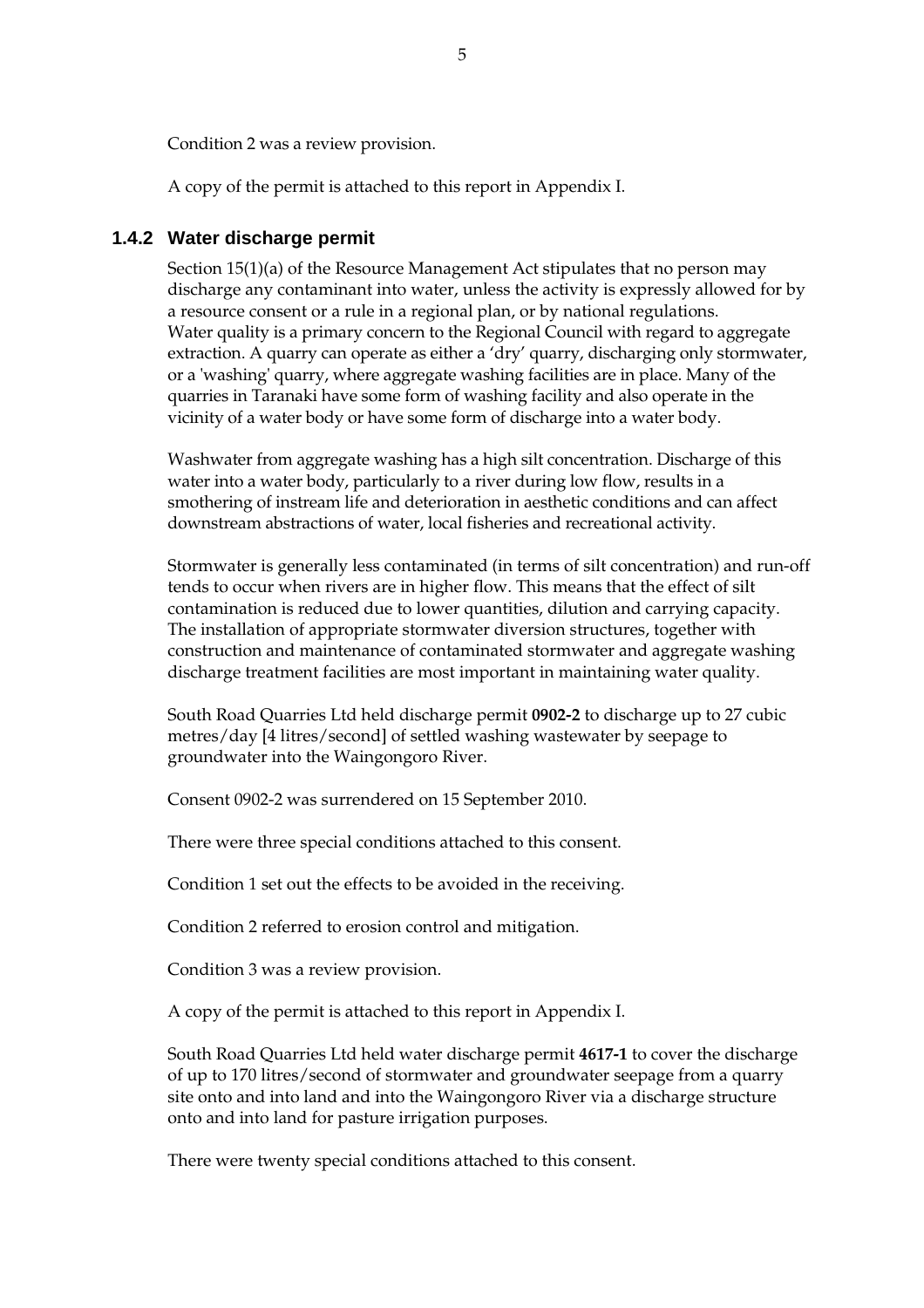Conditions 1, 2, 3, 5, 7, 8, 10, 15, and 16 referred to site stormwater control and discharge, and the management of the stormwater treatment system.

Condition 4 required the discharge structure to provide for the passage of eels.

Conditions 6 and 17 prohibited the discharge of untreated site stormwater or groundwater into the Waingongoro River.

Condition 11 specified the water quality parameters for the treated discharge, while special conditions 9, 12, and 13 set out the effects to be avoided in ground water and the receiving waters from the discharge.

Condition 14 required a contingency plan to be provided to cover spillages and the accidental discharge of contaminants. Special condition 18 prohibits stock access to the Waingongoro River via the quarry, while special condition 19 refers to riparian planting.

Condition 20 was a review provision.

A copy of the permit is attached to this report in Appendix I.

### **1.4.3 Air discharge permit**

Section 15(1)(c) of the Resource Management Act stipulates that no person may discharge any contaminant from any industrial or trade premises into air, unless the activity is expressly allowed for by a resource consent, a rule in a regional plan, or by national regulations.

Rule 16 of the Council's Regional Air Plan for Taranaki allows the discharge of emissions from quarrying operations as a permitted activity, subject to compliance with various environmental performance conditions. The Company held no air discharge consents for its South Road quarry operation because airborne discharges [mainly dust] from the operation met the requirements of Rule 16 of the Regional Air Plan.

### **1.4.4 Discharges of wastes to land**

Sections 15(1)(b) and (d) of the Resource Management Act stipulate that no person may discharge any contaminant onto land if it may then enter water, or from any industrial or trade premises onto land under any circumstances, unless the activity is expressly allowed for by a resource consent, a rule in a regional plan, or by national regulations.

South Road Quarries held discharge permit **6414-1** to cover the discharge of cleanfill onto and into land in the vicinity of the Waingongoro River for quarry reinstatement purposes*.*

There were nine special conditions attached to this consent.

Condition 1 refers to the information supporting the consent application.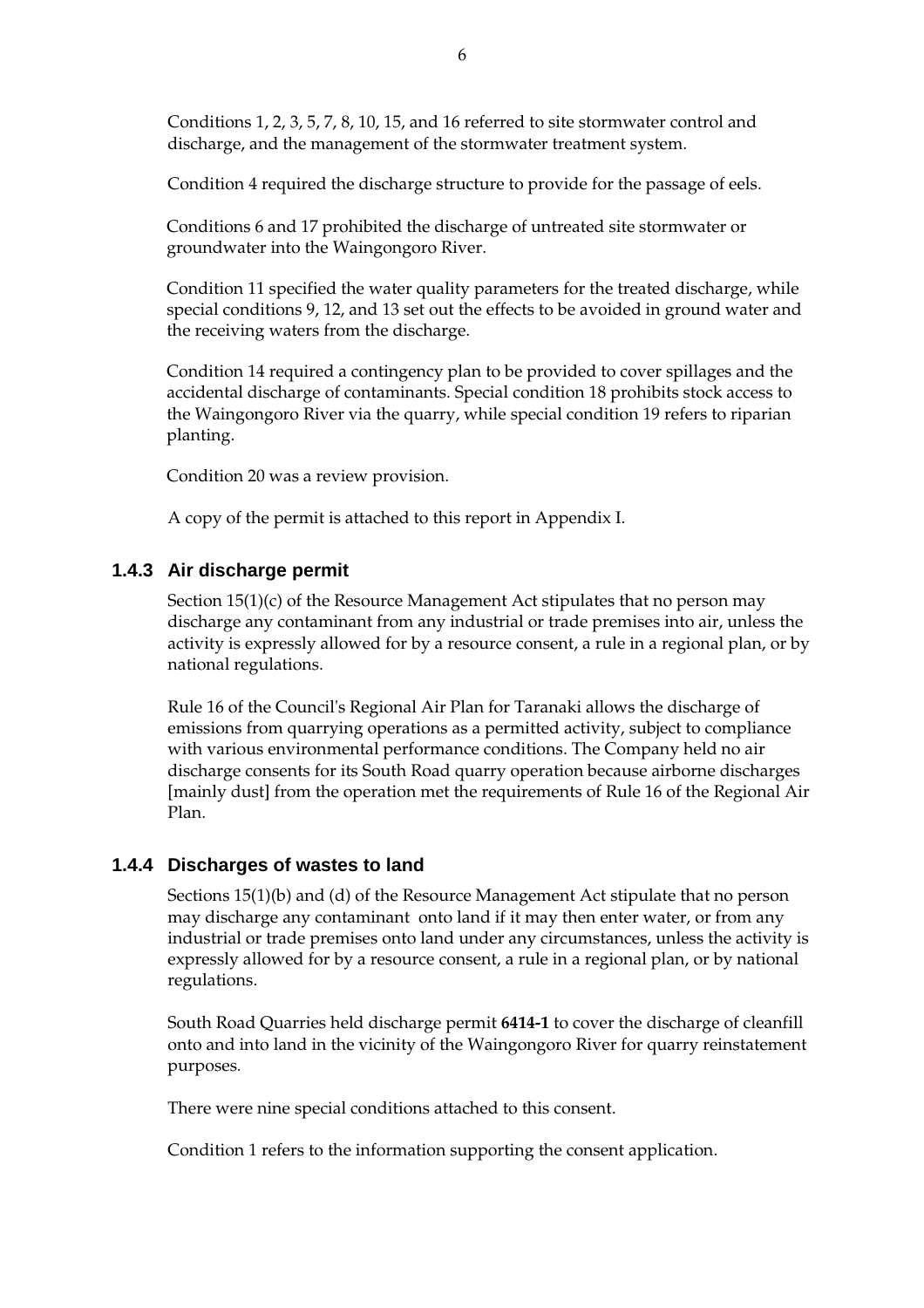Conditions 2 and 3 specify the types of materials that can and cannot be discharged, while special condition 4 requires written approval from the Council to discharge any materials not specified in conditions 2 or 3.

Condition 5 prohibits any contaminant discharged to land from entering the Waingongoro River.

Condition 6 refers to cleanfill management, while special condition 8 requires a cleanfill operation and management plan to be provided.

Condition 7 relates to site reinstatement.

Condition 9 is a review provision.

A copy of the permit is attached to this report in Appendix I.

# **1.5 Monitoring programme**

### **1.5.1 Introduction**

Section 35 of the Resource Management Act sets out obligation/s upon the Taranaki Regional Council to: gather information, monitor, and conduct research on the exercise of resource consents, and the effects arising, within the Taranaki region and report upon these.

The Taranaki Regional Council may therefore make and record measurements of physical and chemical parameters, take samples for analysis, carry out surveys and inspections, conduct investigations, and seek information from consent holders.

The monitoring programme for the South Road Quarries site consisted of three primary components.

### **1.5.2 Programme liaison and management**

There is generally a significant investment of time and resources by the Taranaki Regional Council in on-going liaison with resource consent holders over consent conditions and their interpretation and application, in discussion over monitoring requirements, preparation for any reviews, renewals, or new consents, advice on the Council's environmental management strategies and the content of regional plans, and consultation on associated matters.

### **1.5.3 Site inspections**

The South Road Quarries site was visited five times during the monitoring period. With regard to consents for the abstraction of and discharge to water, the main points of interest were plant processes with potential or actual discharges to receiving watercourses, including contaminated stormwater and process wastewaters. Air inspections focused on plant processes with associated actual and potential emission sources and characteristics, including potential odour, dust, noxious or offensive emissions. Sources of data being collected by the consent holder were identified and accessed, so that performance in respect of operation, internal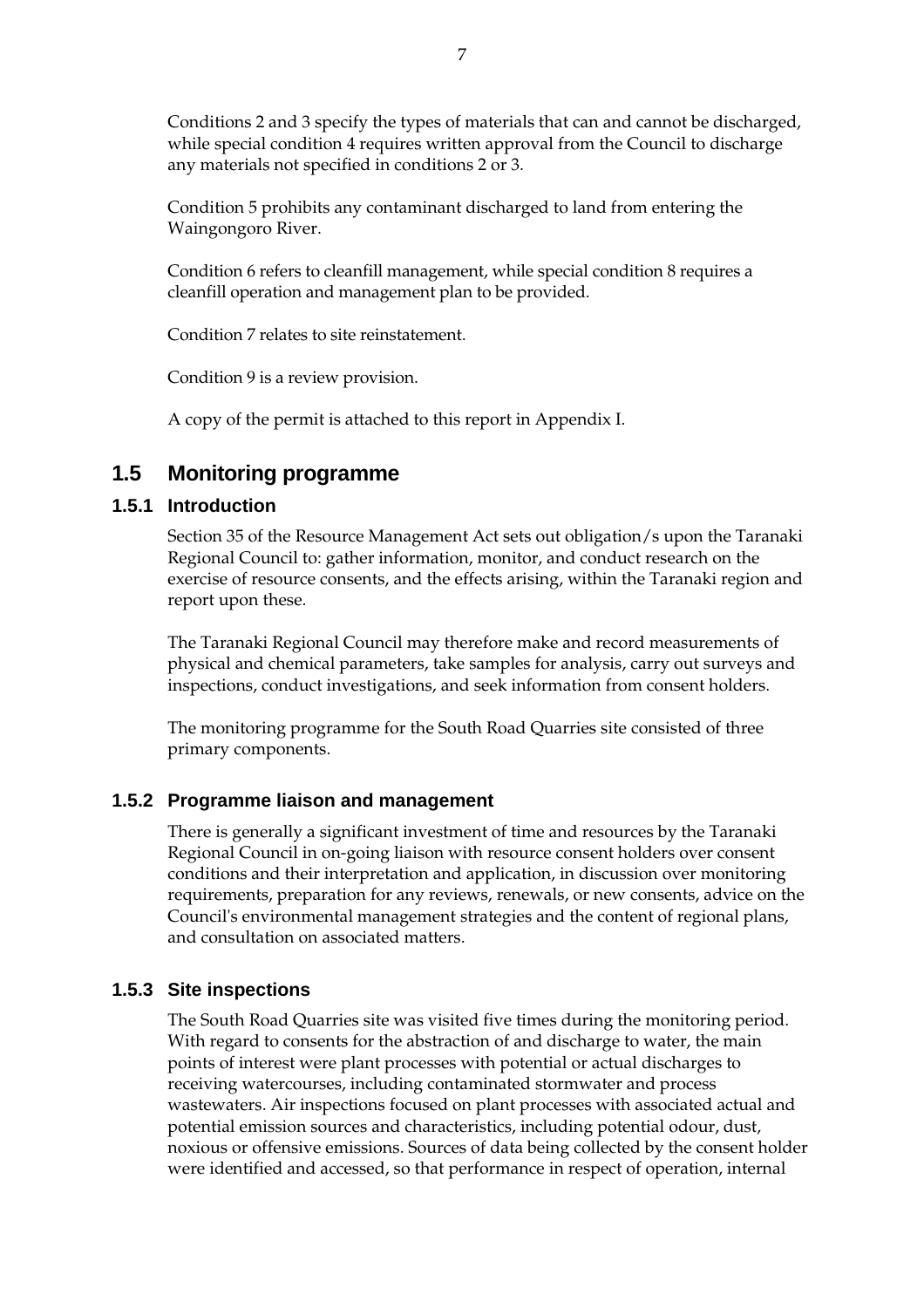monitoring, and supervision could be reviewed by the Council. The neighbourhood was surveyed for environmental effects.

### **1.5.4 Sampling**

Sampling of the discharge, and the receiving waters upstream and downstream of the discharge, was programmed to be undertaken if warranted. No sampling was undertaken during the period under review.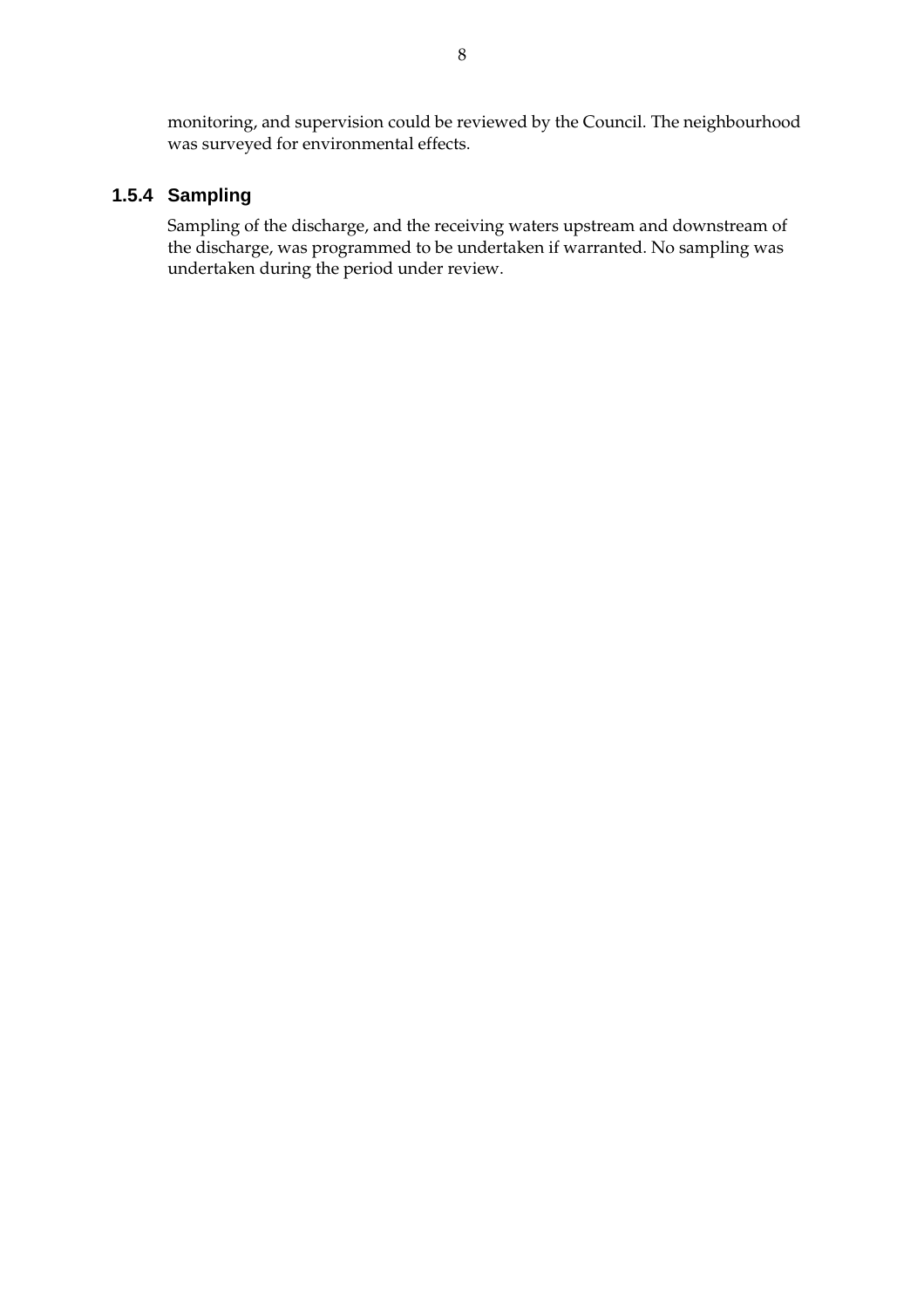# **2. Results**

## **2.1 Water**

### **2.1.1 Inspections**

### **28 January 2011**

Inspection of the site was undertaken during fine but overcast weather. The inspecting officer spoke with the operator. There was little more extraction to be carried out. There was some crushing being undertaken. A small amount of product was being trucked off site. The ponds looked good. There were no issues with regard to dust. There were several loads of concrete and bricks that had been dumped near the gate (which was locked).

### **4 April 2011**

Inspection was undertaken following overnight rain. There was a reasonable amount of product stockpiled on site, there was product being trucked off site. There was no processing occurring at the time of inspection. The silt ponds looked good. A small amount of mainly concrete had been added to the cleanfill. All consents were being complied with at the time of inspection.

### **23 June 2011**

Inspection was undertaken during wet weather. The gates were locked at the time of inspection. There was some concrete, bricks, and soil that had been added to the cleanfill since the last inspection. The site was tidy.

### **5 November 2012**

Inspection was undertaken during fine weather. The gates looked to have been smashed open. There did not seem to have been anything added for some time. The material around the gate was mainly broken concrete and bricks.

### **25 January 2013**

Inspection was undertaken during fine weather. The gates were locked. Nothing had been dumped for some time. Material around the gate consisted of broken concrete and bricks.

### **2.1.2 Results of discharge monitoring**

No discharge samples were collected during the monitoring period. This was because no discharges were occurring at the time of the inspections.

### **2.1.3 Results of receiving environmental monitoring**

No receiving water samples were collected during the monitoring period. This was because no discharges were occurring at the time of the inspections.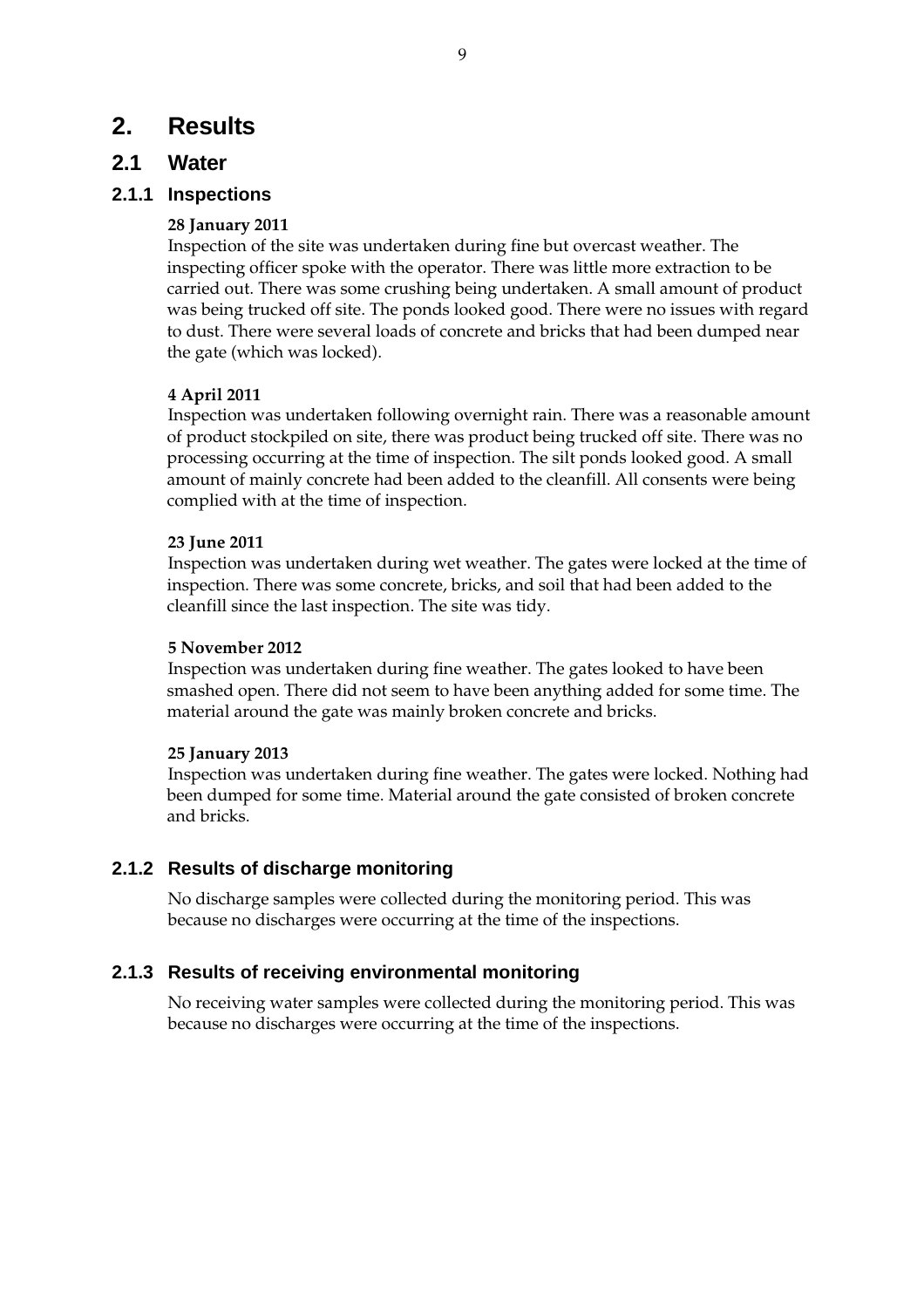# **2.2 Investigations, interventions, and incidents**

The monitoring programme for the period was based on what was considered to be an appropriate level of monitoring, review of data, and liaison with the consent holder. During the years matters may arise which require additional activity by the Council e.g. provision of advice and information, or investigation of potential or actual courses of non-compliance or failure to maintain good practices.

The Taranaki Regional Council operates and maintains a register of all complaints or reported and discovered excursions from acceptable limits and practices, including non-compliance with consents, which may damage the environment. The Unauthorised Incident Register (UIR) includes events where the company concerned has itself notified the Council. The register contains details of any investigation and corrective action taken.

Complaints may be alleged to be associated with a particular site. If there is potentially an issue of legal liability, the Council must be able to prove by investigation that the identified company is indeed the source of the incident (or that the allegation cannot be proven).

During the monitoring period, it was not necessary for the Council to undertake any significant additional investigations and/or interventions, or record any incidents, in association with operations at the South Road Quarries site.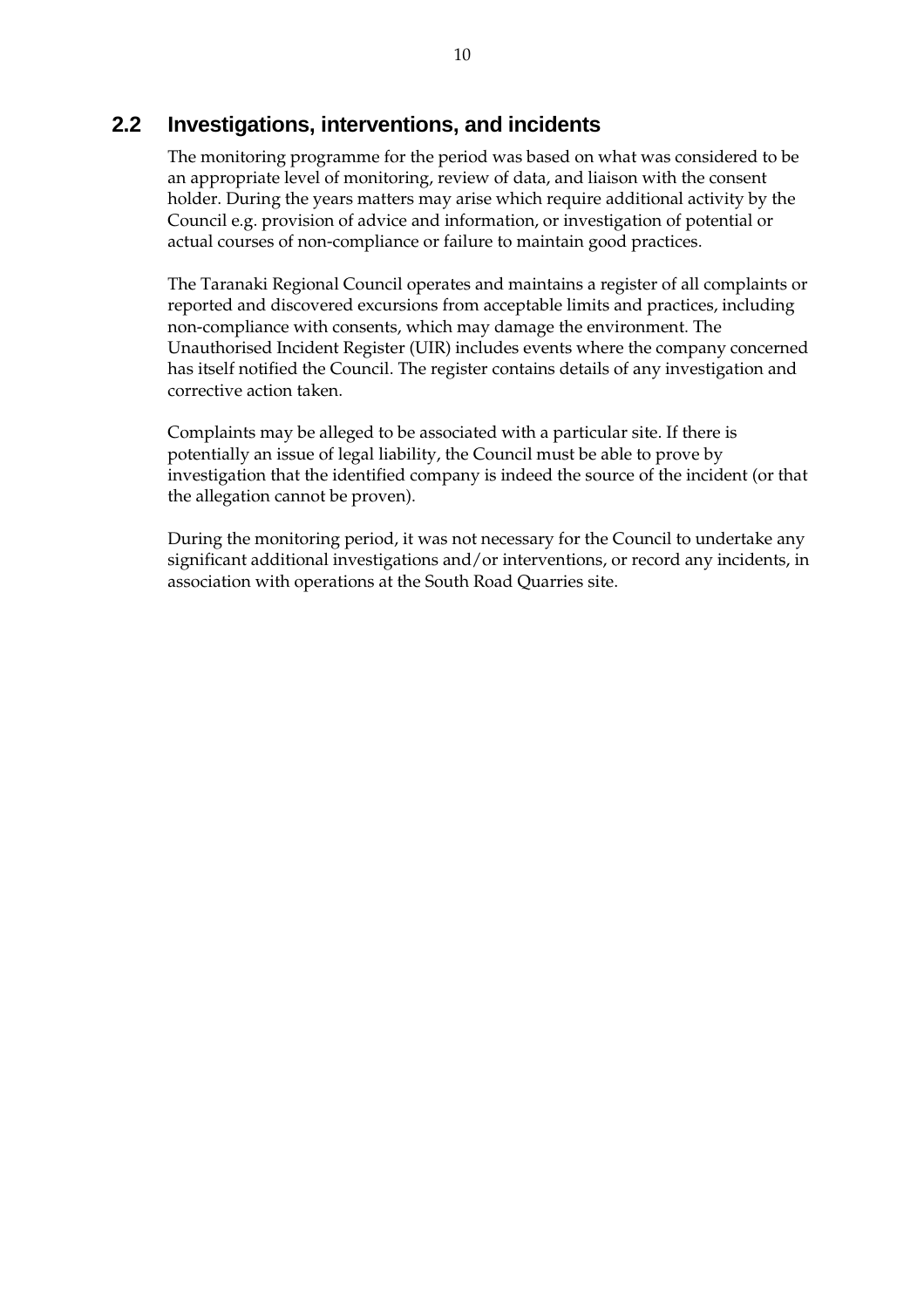# **3. Discussion**

# **3.1 Discussion of site performance**

During the period under review compliance with consent conditions was generally achieved. Management of the site was found to be good. There were no complaints received by the Council, and no abatement notices issued during the reporting period. Inspections found that there was no discharge from the site during the monitoring period. However Condition 7 of consent 6414-1 requiring revegetation according to plans submitted by the applicant (Clean Full Management Plan October 2004) have not been undertaken. See also Table 3, Page 12.

# **3.2 Environmental effects of exercise of consents**

The main potential environmental effect on waterways that quarries have is the discharge of washwater containing high suspended solids concentrations into waterways. Such discharges may result in discolouration of the waterway near the discharge point and may result in smothering of benthic life forms, create a barrier to fish movement and may affect fish spawning habitats.

The Taranaki Regional Council monitors for effects on instream life by inspecting the stream bed up and downstream of the quarry site.

# **3.3 Evaluation of performance**

A tabular summary of the consent holder's compliance record for the years under review is set out in Tables 1-4.

| Table 1 | Summary of performance for consent 0275-2 – Abstraction of water for shingle washing |
|---------|--------------------------------------------------------------------------------------|
|         | purposes                                                                             |

| <b>Condition requirement</b>                                                                      | Means of monitoring during period under review | Compliance<br>achieved? |
|---------------------------------------------------------------------------------------------------|------------------------------------------------|-------------------------|
| Intake system                                                                                     | Inspections                                    | Yes                     |
| <b>Review Provision</b><br>2                                                                      | Consent surrendered 15 September 2010          | N/A                     |
| Overall assessment of consent compliance and environmental performance in respect of this consent | High                                           |                         |

| Table 2 | Summary of performance for Consent 0902 - Discharge of settled washing wastewater |  |
|---------|-----------------------------------------------------------------------------------|--|
|         |                                                                                   |  |

| <b>Condition requirement</b>                                                                      |                                                                                                  | Means of monitoring during period under review | <b>Compliance</b><br>achieved? |
|---------------------------------------------------------------------------------------------------|--------------------------------------------------------------------------------------------------|------------------------------------------------|--------------------------------|
|                                                                                                   | Discharge not to give rise to: oil,<br>grease, scum, change in colour,<br>emission of odour, etc | Inspections of site                            | Yes                            |
| 2.                                                                                                | Prevent or mitigate erosion                                                                      | Inspections of site                            | Yes                            |
| 3.                                                                                                | Review provision                                                                                 | Consent surrendered 15 September 2010          | N/A                            |
| Overall assessment of consent compliance and environmental performance in respect of this consent |                                                                                                  |                                                | High                           |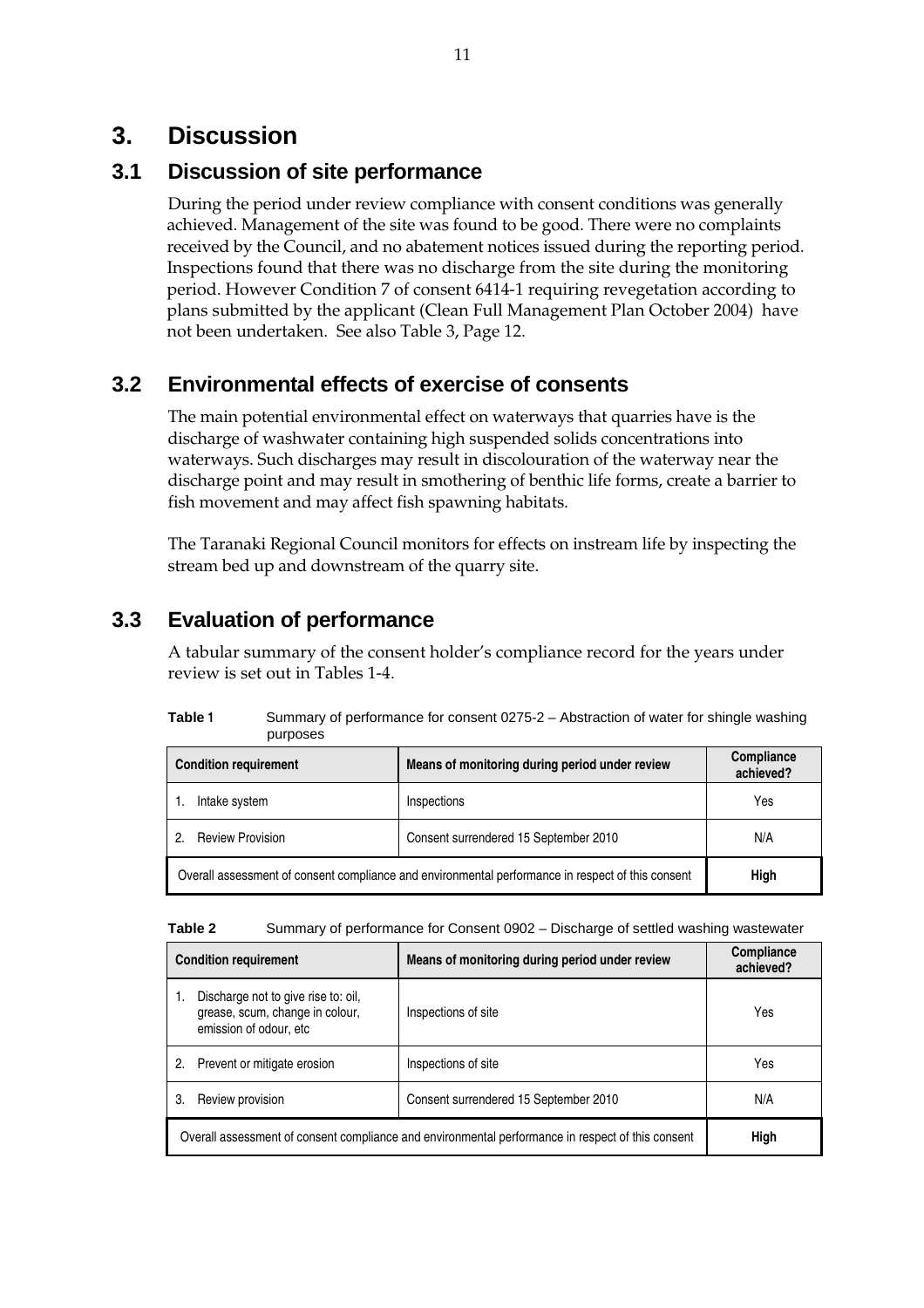|                                                                                                   | <b>Condition requirement</b>                                                                                             | Means of monitoring during period under review                                                          | Compliance<br>achieved?       |
|---------------------------------------------------------------------------------------------------|--------------------------------------------------------------------------------------------------------------------------|---------------------------------------------------------------------------------------------------------|-------------------------------|
| 1.                                                                                                | Exercise of consent to be undertaken<br>in accordance with documentation<br>submitted                                    | Inspections of site                                                                                     | <b>No</b>                     |
| 2.                                                                                                | Contaminants to be limited to cleanfill<br>and/or inert material                                                         | Inspections of site                                                                                     | No                            |
| 3.                                                                                                | Discharge of food wastes, paper,<br>garden waste, textiles, steel, etc is<br>not to occur                                | Inspections of site                                                                                     | No                            |
|                                                                                                   | 4. If uncertain of acceptability of certain<br>material the consent holder is to<br>obtain written approval from Council | N/A                                                                                                     | No                            |
| 5.                                                                                                | Discharge to land shall not result in<br>any contaminant entering surface<br>water                                       | Inspections of site                                                                                     | Yes                           |
| 6.                                                                                                | Adopt best practicable option to<br>prevent or minimise effects                                                          | Inspections of site                                                                                     | Yes                           |
| 7.                                                                                                | Upon completion of works the<br>discharge site is to be revegetated                                                      | No evidence of any revegetation had been undertaken<br>on any of the original pit surrounds as per plan | No                            |
|                                                                                                   | 8. Provision of a management plan                                                                                        | Received                                                                                                | Yes                           |
| 9.                                                                                                | Review provision                                                                                                         | Consent surrendered 2 April 2013                                                                        | N/A                           |
| Overall assessment of consent compliance and environmental performance in respect of this consent |                                                                                                                          |                                                                                                         | Improvement<br><b>Desired</b> |

#### **Table 3** Summary of performance for Consent 6414 – Discharge cleanfill for quarry reinstatement purposes

#### **Table 4** Summary of performance for Consent 4617-1 Discharge of stormwater and groundwater seepage from a quarry site

| <b>Condition requirement</b> |                                                                                                                          | Means of monitoring during period under review | Compliance<br>achieved? |
|------------------------------|--------------------------------------------------------------------------------------------------------------------------|------------------------------------------------|-------------------------|
|                              | Adopt best practicable option                                                                                            | Inspections                                    | Yes                     |
| 2.                           | Installation of a treatment system                                                                                       | Inspections                                    | Yes                     |
| 3.                           | Design, installation, and management<br>of stormwater treatment system to<br>minimise instability of surrounding<br>land | Inspections of system                          | Yes                     |
| 4.                           | Discharge structure to be designed to<br>allow movement of eels into the<br>system                                       | Inspections                                    | Yes                     |
| 5.                           | Structure to be designed to prevent<br>flow of water from Waingongoro River<br>into the system                           | Inspections                                    | Yes                     |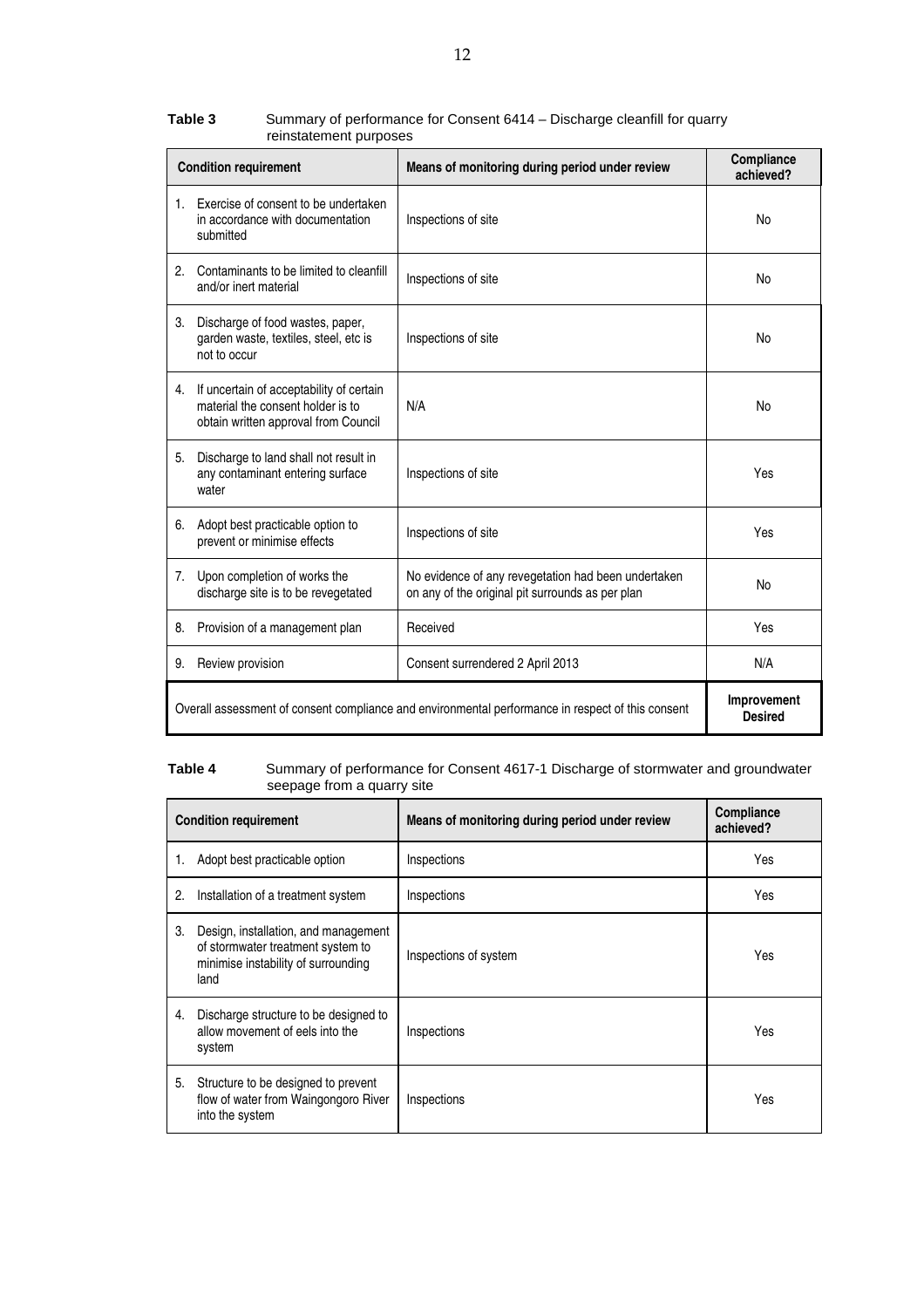| <b>Condition requirement</b> |                                                                                                                 | Means of monitoring during period under review                                                    | Compliance<br>achieved?       |
|------------------------------|-----------------------------------------------------------------------------------------------------------------|---------------------------------------------------------------------------------------------------|-------------------------------|
| 6.                           | No direct discharge of untreated<br>stormwater or groundwater from the<br>active quarry site to the river       | Inspections                                                                                       | Yes                           |
| 7.<br>discharge              | Active quarry site to be<br>contoured/bunded so water is<br>directed for treatment prior to                     | Inspections                                                                                       | Yes                           |
|                              | 8. Control erosion of exposed areas<br>during excavation to minimise silt and<br>sediment in stormwater         | Inspections                                                                                       | Yes                           |
| 9.<br>discharge              | No adverse effects shall occur to<br>shallow groundwater in vicinity of                                         | Inspections                                                                                       | Not tested                    |
|                              | 10. Properly maintain and operate the<br>stormwater treatment system                                            | Inspections                                                                                       | Yes                           |
|                              | 11. Concentration limits                                                                                        | Sampling - no sampling undertaken                                                                 | N/A                           |
|                              | 12. Mixing zone effects                                                                                         | Inspections and sampling - no sampling undertaken                                                 | Yes                           |
|                              | 13. Discharge not to decrease clarity by<br>more than 50%                                                       | Inspections - No discharge                                                                        | Yes                           |
|                              | 14. Contingency plan                                                                                            | Received and approved                                                                             | Yes                           |
|                              | 15. Discharge shall not result in ponding<br>that remains more than 3 hours                                     | Inspections                                                                                       | Yes                           |
| purposes                     | 16. Best practicable option to prevent or<br>minimise adverse effects from<br>discharge of water for irrigation | Inspections                                                                                       | Yes                           |
|                              | 17. No direct discharge of untreated<br>water from the active quarry site                                       | Inspections                                                                                       | Yes                           |
|                              | 18. Prevent stock from accessing the<br>Waingongoro River on or bordering<br>the consent holders property       | Inspections                                                                                       | Yes                           |
|                              | 19. Undertake riparian planting                                                                                 | Inspections                                                                                       | No                            |
|                              | 20. Review provision                                                                                            | Consent expired 1 June 2011                                                                       | N/A                           |
|                              |                                                                                                                 | Overall assessment of consent compliance and environmental performance in respect of this consent | Improvement<br><b>Desired</b> |

During the monitoring period, the Company demonstrated an improvement desired level of environmental performance and compliance with the resource consents.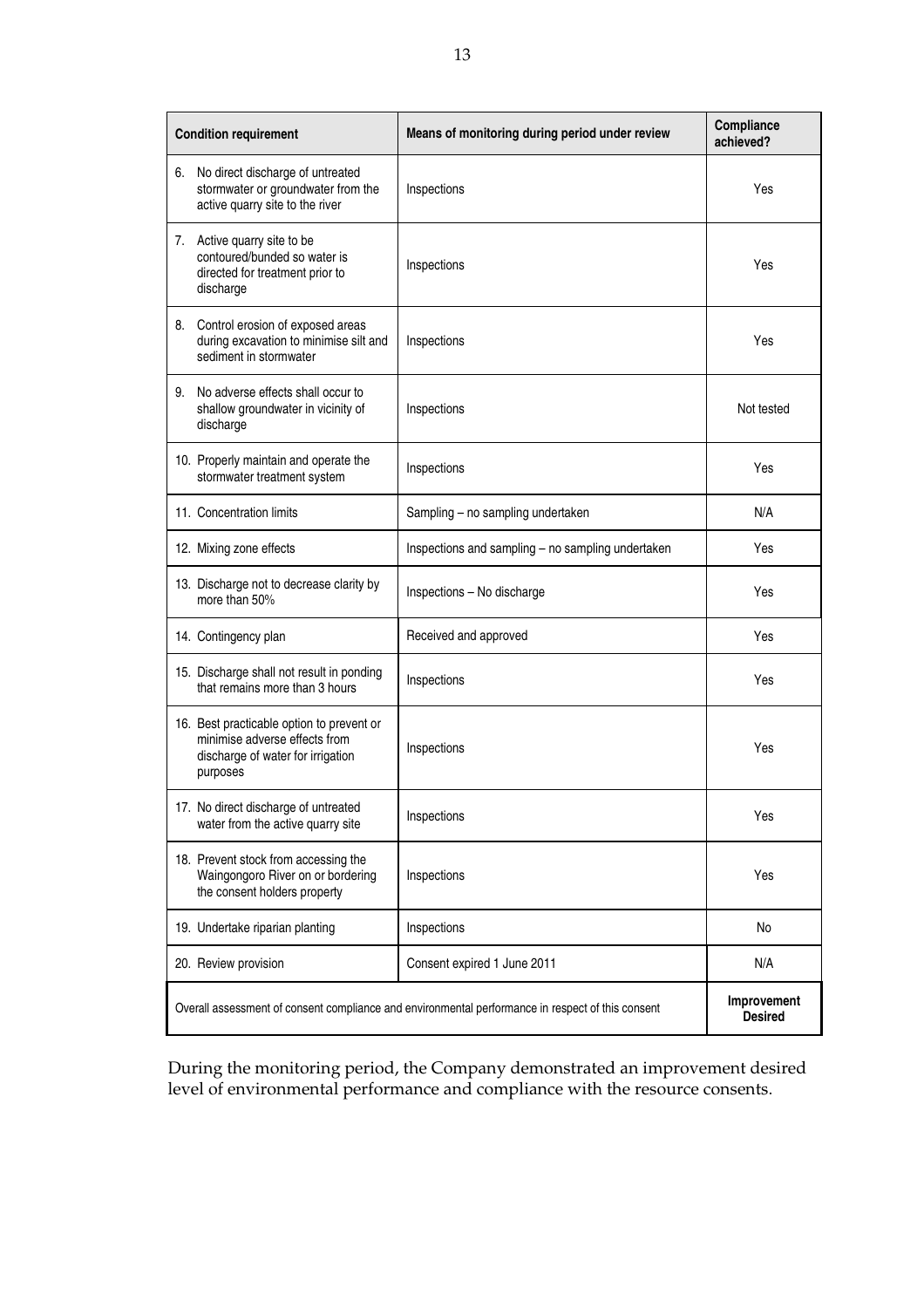# **3.4 Recommendations from the 2008-2010 Biennial Report**

In the 2008-2010 Report, it was recommended:

1. THAT monitoring of discharges from South Road Quarries Limited Tokaora quarry in the 2010-2012 monitoring period continue at the same level as in 2008-2010.

This recommendation was carried out.

# **3.5 Alterations to monitoring programmes for 2012-2014**

In designing and implementing the monitoring programmes for air/water discharges in the region, the Taranaki Regional Council has taken into account the extent of information made available by previous authorities, its relevance under the Resource Management Act, the obligations of the Act in terms of monitoring emissions/discharges and effects, and subsequently reporting to the regional community, the scope of assessments required at the time of renewal of permits, and the need to maintain a sound understanding of industrial processes within Taranaki emitting to the atmosphere/discharging to the environment.

No further monitoring will be undertaken as consent 0275-2 to take surface water and consent 0902-2 to discharge washwater from quarrying activity were surrendered in September 2010; Consent 4617-1 to discharge stormwater and groundwater expired 1 June 2011 and was not renewed. The last consent, 6414-1, for the discharge of cleanfill was surrendered on 2 April 2013. Very little cleanfill had been disposed of at the site in the last 18 months prior to surrender.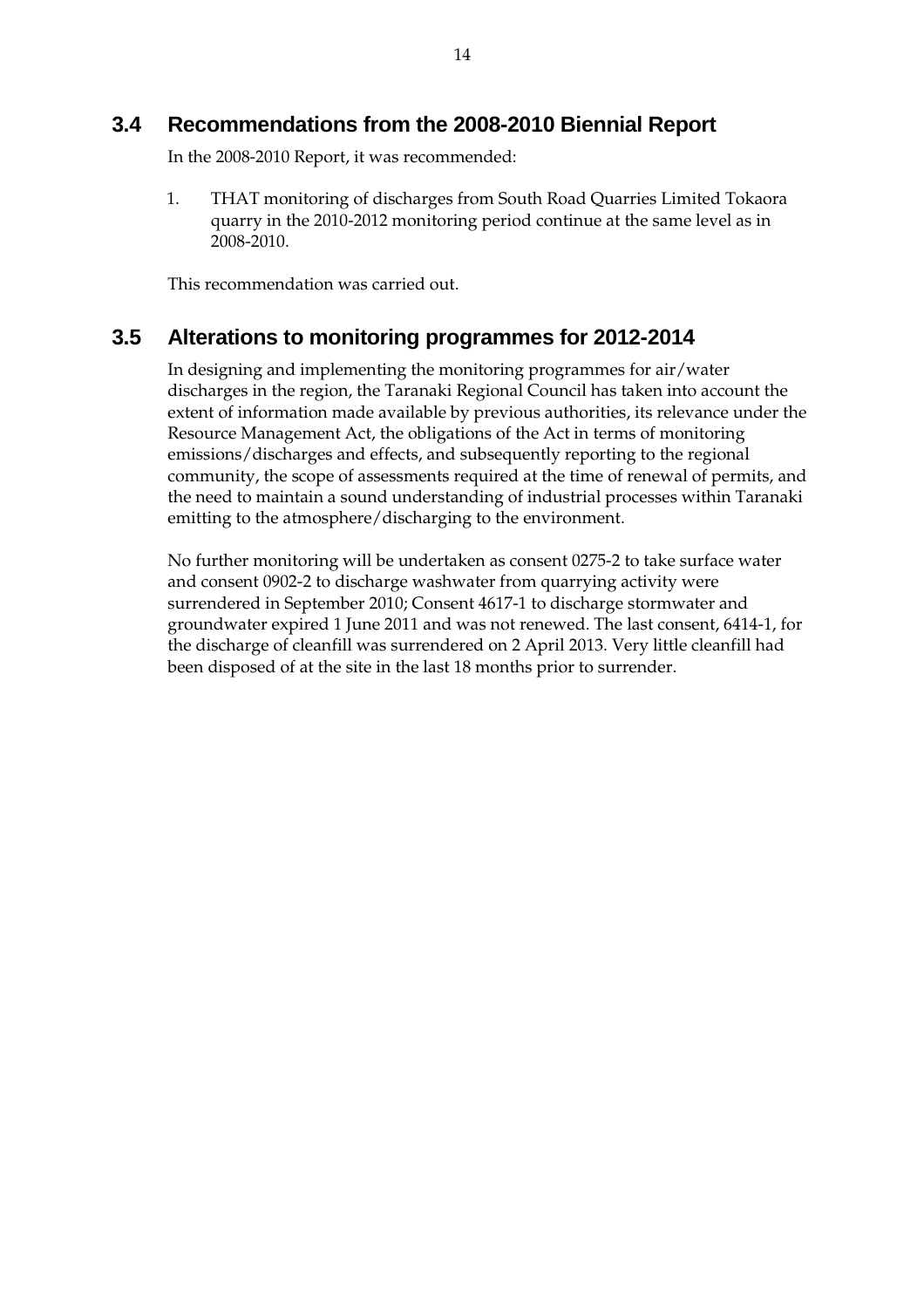# **4. Recommendation**

THAT no further monitoring and reporting of the South Road Quarries site at Tokaora be undertaken as all consents under which the site was operated were surrendered successively between September 2010 and April 2013.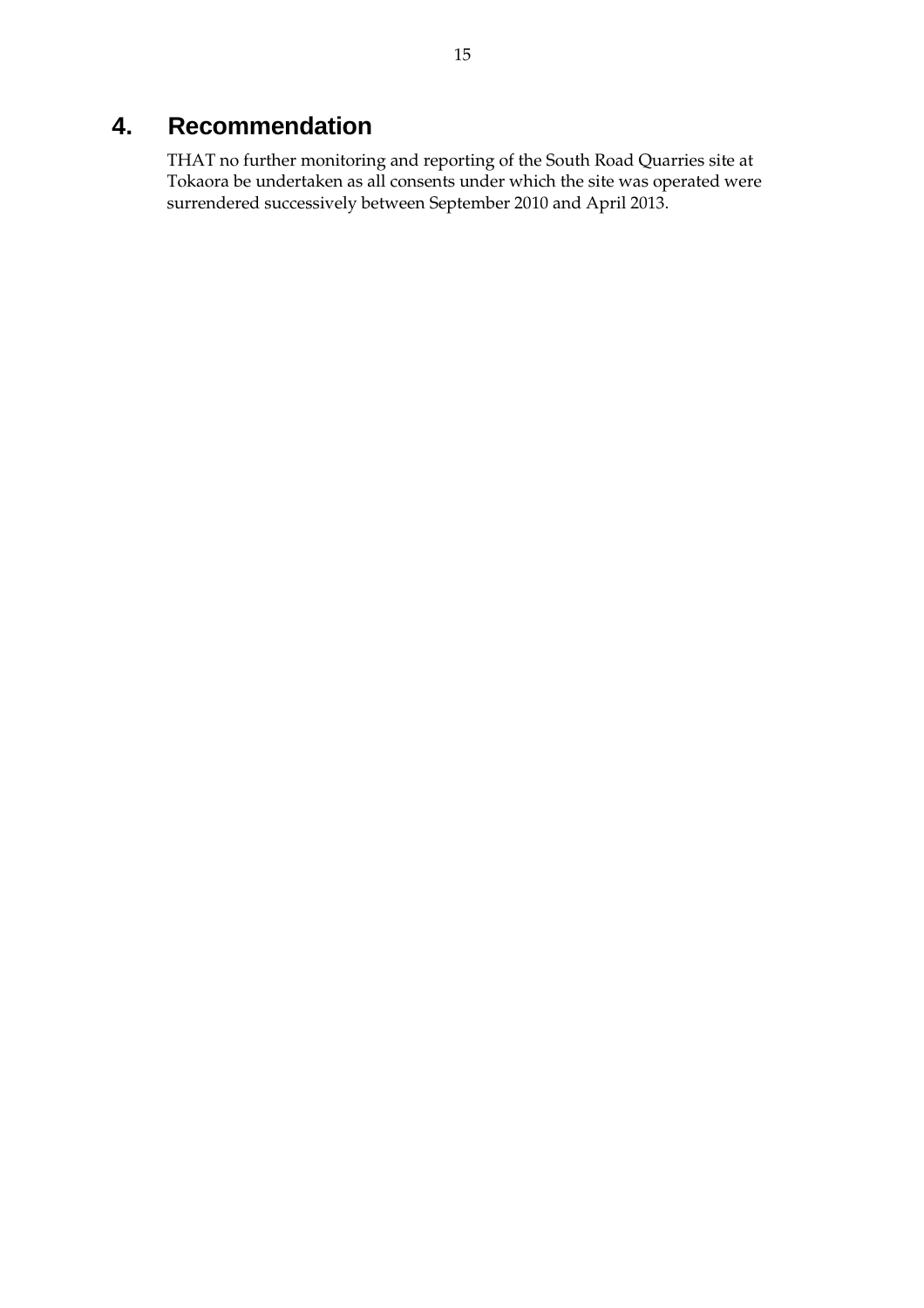# **Glossary of common terms and abbreviations**

The following abbreviations and terms may be used within this report:

| bund<br><b>COD</b> | a wall around a tank to contain its contents in the case of a leak<br>chemical oxygen demand. A measure of the oxygen required to oxidise                                                                                                                                                                                            |
|--------------------|--------------------------------------------------------------------------------------------------------------------------------------------------------------------------------------------------------------------------------------------------------------------------------------------------------------------------------------|
|                    | all matter in a sample by chemical reaction                                                                                                                                                                                                                                                                                          |
| Condy              | conductivity, an indication of the level of dissolved salts in a sample,                                                                                                                                                                                                                                                             |
|                    | usually measured at 20°C and expressed in mS/m                                                                                                                                                                                                                                                                                       |
| DO                 | dissolved oxygen                                                                                                                                                                                                                                                                                                                     |
| fresh              | elevated flow in a stream, such as after heavy rainfall                                                                                                                                                                                                                                                                              |
| $g/m^3$            | grams per cubic metre, and equivalent to milligrams per litre (mg/L). In<br>water, this is also equivalent to parts per million (ppm), but the same<br>does not apply to gaseous mixtures                                                                                                                                            |
| Incident           | an event that is alleged or is found to have occurred that may have actual<br>or potential environmental consequences or may involve non-compliance<br>with a consent or rule in a regional plan. Registration of an incident by<br>the Council does not automatically mean such an outcome had actually<br>occurred                 |
| Intervention       | action/s taken by Council to instruct or direct actions be taken to avoid or<br>reduce the likelihood of an incident occurring                                                                                                                                                                                                       |
| Investigation      | action taken by Council to establish what were the circumstances/events<br>surrounding an incident including any allegations of an incident                                                                                                                                                                                          |
| 1/s                | litres per second                                                                                                                                                                                                                                                                                                                    |
| mixing zone        | the zone below a discharge point where the discharge is not fully mixed<br>with the receiving environment. For a stream, conventionally taken as a<br>length equivalent to 7 times the width of the stream at the discharge point                                                                                                    |
| pH                 | a numerical system for measuring acidity in solutions, with 7 as neutral.<br>Numbers lower than 7 are increasingly acidic and higher than 7 are<br>increasingly alkaline. The scale is logarithmic i.e. a change of 1 represents<br>a ten-fold change in strength. For example, a pH of 4 is ten times more<br>acidic than a pH of 5 |
| Physicochemical    | measurement of both physical properties (e.g. temperature, clarity,<br>density) and chemical determinants (e.g. metals and nutrients) to<br>characterise the state of an environment                                                                                                                                                 |
| resource consent   | refer Section 87 of the RMA. Resource consents include land use consents<br>(refer Sections 9 and 13 of the RMA), coastal permits (Sections 12, 14 and<br>15), water permits (Section 14) and discharge permits (Section 15)                                                                                                         |
| RMA                | Resource Management Act 1991 and including all subsequent<br>amendments                                                                                                                                                                                                                                                              |
| SS                 | suspended solids                                                                                                                                                                                                                                                                                                                     |
| Temp               | temperature, measured in °C (degrees Celsius)                                                                                                                                                                                                                                                                                        |
| Turb               | turbidity, expressed in NTU                                                                                                                                                                                                                                                                                                          |
| UI                 | Unauthorised Incident                                                                                                                                                                                                                                                                                                                |
| UIR                | Unauthorised Incident Register – contains a list of events recorded by the<br>Council on the basis that they may have the potential or actual<br>environmental consequences that may represent a breach of a consent or<br>provision in a Regional Plan                                                                              |

For further information on analytical methods, contact the Council's laboratory.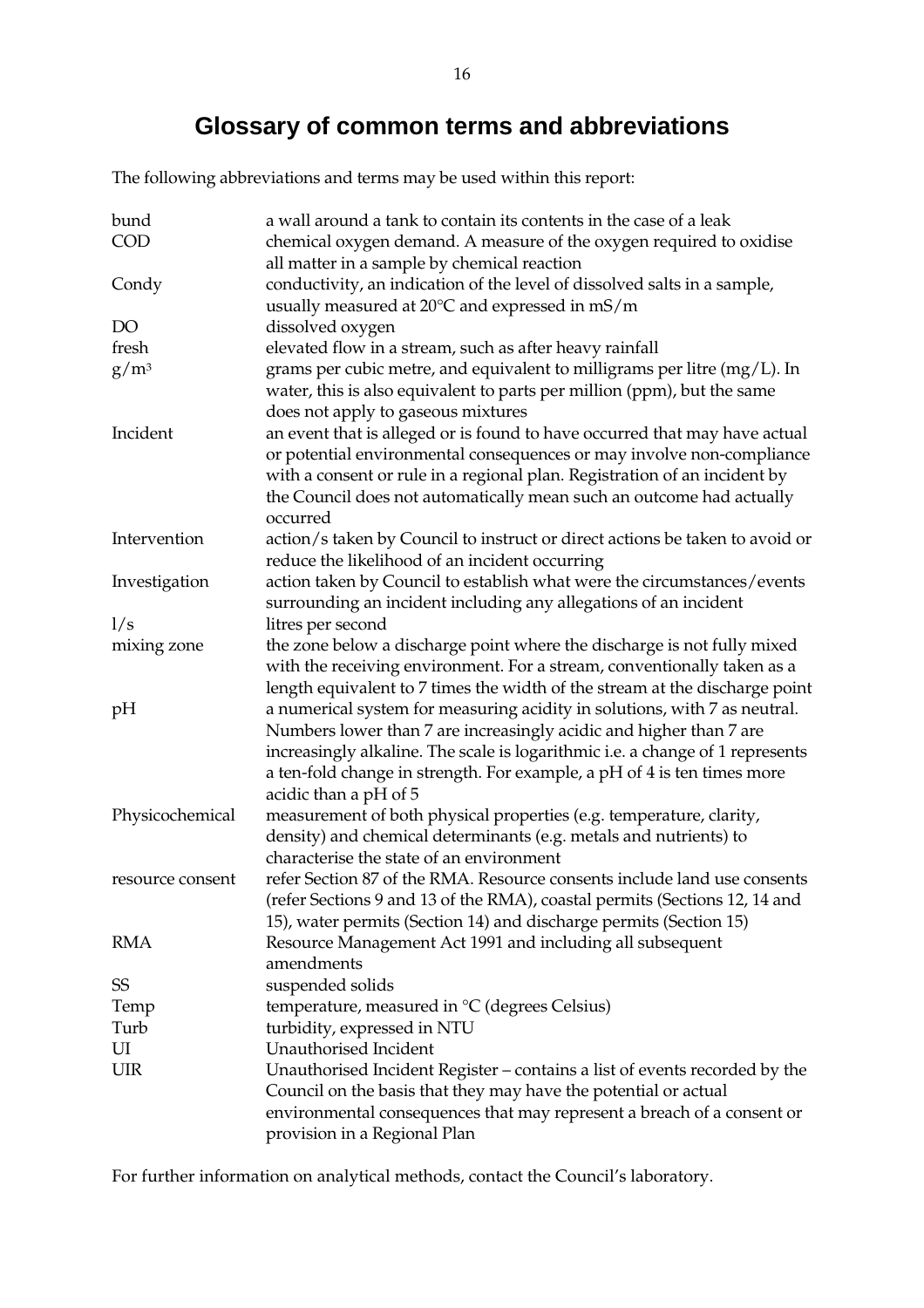# **Bibliography and references**

- Taranaki Regional Council, 2010: South Road Quarries, Tokaora Monitoring Programme Annual Report 2008-2010. Technical Report 10-71.
- Taranaki Regional Council, 2008: South Road Quarries, Tokaora Monitoring Programme Annual Report 2006-2008. Technical Report 08-26.
- Taranaki Regional Council, 2006: South Road Quarries, Tokaora Monitoring Programme Annual Report 2004-2006. Technical Report 06-38.
- Taranaki Regional Council, 2004: South Road Quarries, Tokaora Monitoring Programme Annual Report 2002-2004. Technical Report 04-49.
- Taranaki Regional Council, 2002: South Road Quarries, Tokaora Monitoring Programme Biennial Report 2000-2002. Technical Report 2002-14
- Taranaki Regional Council, 2000: South Road Quarries, Tokaora Monitoring Programme Annual Report 1999-2000. Technical Report 00-86.
- Taranaki Regional Council, Quarries Monitoring Programme Annual Report 1998-99 South Road Quarries, Tokaora. Technical Report 99-58.
- Taranaki Regional Council, Quarries Monitoring Programme Annual Report 1997-98 Combined Quarries Limited, Victoria Road Stratford. Technical Report 98-14.
- Taranaki Regional Council, Quarries Monitoring Programme Annual Report 1996-97 Combined Quarries Limited, Victoria Road Stratford. Technical Report 97-35.
- Taranaki Regional Council, Quarries Monitoring Programme Annual Report 1995-96 Combined Quarries Limited, Victoria Road Stratford. Technical Report 96-15.
- Taranaki Regional Council, 1992: Regional Policy Statement Working Paper. Aggregate extraction in Taranaki. TRC Report.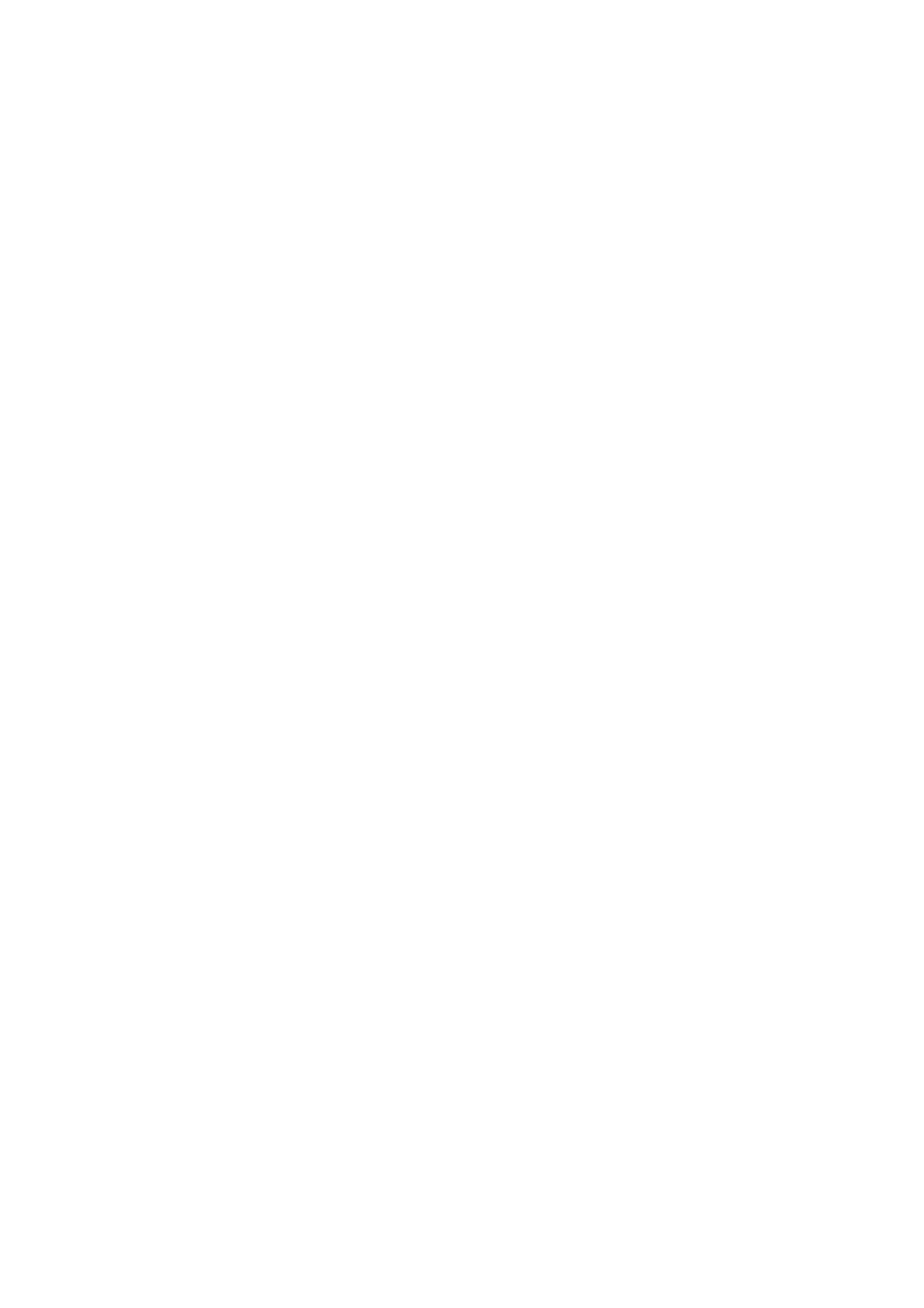# **Appendix I**

**Resource consents held by South Road Quarries Limited**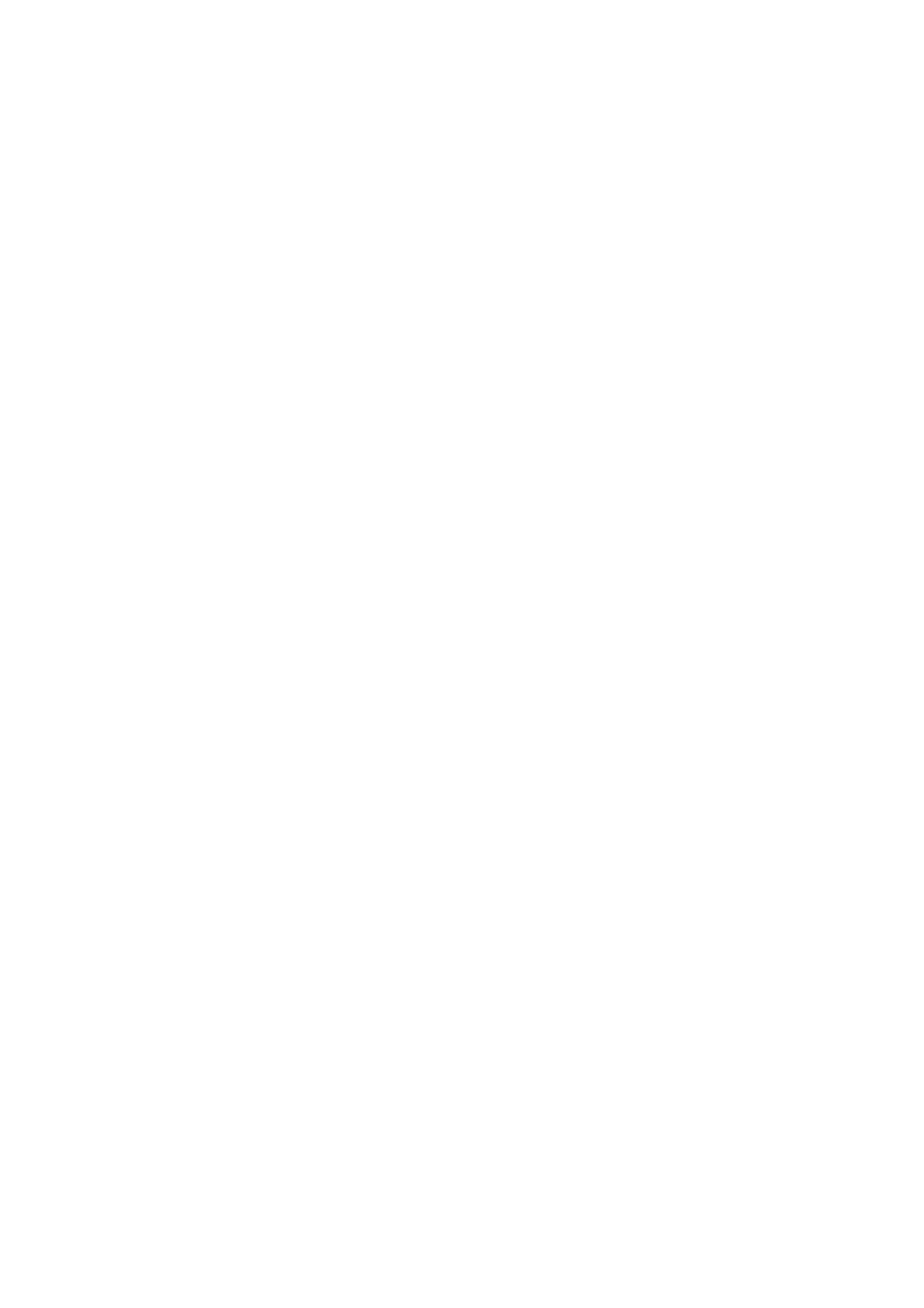**Consent 0275-2** 

# **Water Permit**

### **Pursuant to the Resource Management Act 1991** a resource consent is hereby granted by the **Taranaki Regional Council**

| Name of<br><b>Consent Holder:</b> | South Road Quarries Limited<br>P O Box 336 | <b>New Address:</b>            |  |
|-----------------------------------|--------------------------------------------|--------------------------------|--|
| Renewal                           | <b>HAWERA</b>                              | $P$ O Box 65<br>Stratford 4352 |  |
| <b>Granted Date:</b>              | 8 September 1993                           |                                |  |

# **Conditions Of Consent**

**Consent Granted:** To take up to 27 cubic metres/day [4 litres/second] of water, from the Waingongoro River, for shingle washing purposes at or about GR: Q21:138-801

**Expiry Date:** 1 June 2011

**Review Date[s]:** June 1999 and June 2005

Site Location: Hawera-Opunake Highway Bridge Hawera

Pt Lot 2 Dp5113 Blk VIII Waimate SD **Legal Description:** 

Catchment:

Waingongoro

For General, Standard and Special Conditions pertaining to this consent please see reverse side of this document



PRIVATE BAG 713 47 CLOTON ROAD **STRATFORD** NEW ZEALAND PHONE 0-6-765 7127 FAX 0-6-765 5097

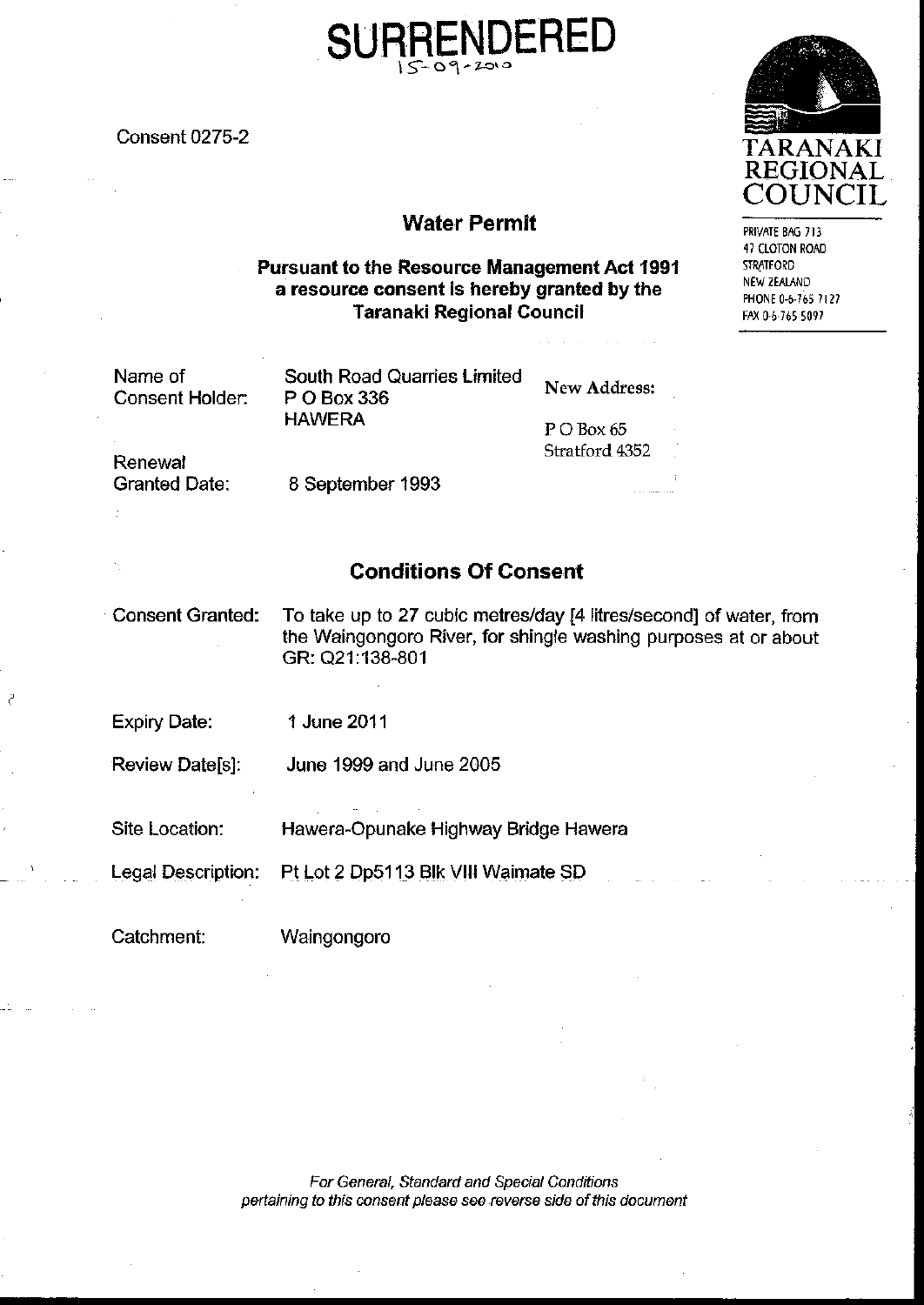# SURRENDERED

### **Consent 0275-2**

#### **General conditions**

- The consent holder shall provide on request by the General Manager, Taranaki Regional  $(a)$ Council, plans, specifications and maintenance programmes of works associated with the exercise of the consent, showing that the conditions of the consent are able to be met.
- The standards, techniques and frequency of monitoring of the consent shall be to the specific  $(b)$ approval of the General Manager, Taranaki Regional Council.
- The consent holder shall pay all charges required by the General Manager, Taranaki Regional  $(c)$ Council, to enable recovery of the actual and reasonable costs incurred in administration, monitoring and supervision of the consent.

### **Special conditions**

- THAT the intake system shall be constructed, operated and maintained to the satisfaction of the  $\mathbf{1}$ . General Manager, Taranaki Regional Council.
- THAT the Taranaki Regional Council may review any or all of the conditions of this consent on or  $2.$ about 1 June 1999 and/or 1 June 2005, if the General Manager, Taranaki Regional Council, considers that it is necessary to do so for the purpose of ensuring that the conditions adequately deal with the environmental effects of the abstraction.

Transferred at Stratford on 26 October 1999

For and on behalf of Taranaki Regional Council

General Manager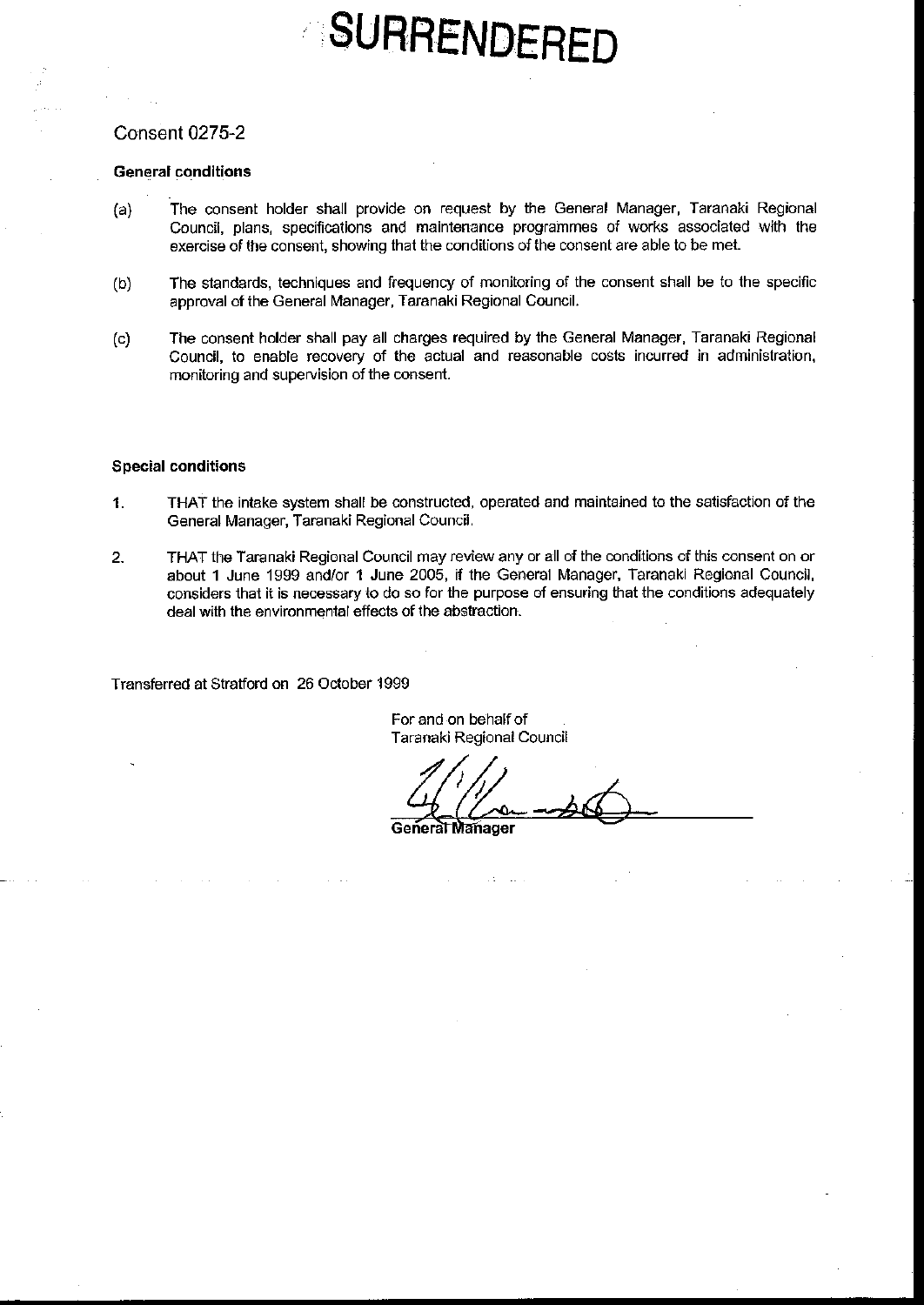**Consent 0902-2** 

# **Discharge Permit**

### **Pursuant to the Resource Management Act 1991** a resource consent is hereby granted by the **Taranaki Regional Council**

| Name of<br>Consent Holder: | South Road Quarries Limited<br>P O Box 140 | New Address:        |  |
|----------------------------|--------------------------------------------|---------------------|--|
|                            | <b>HAWERA</b>                              | $\Gamma$ P O Box 65 |  |
| Renewal                    |                                            | Stratford 4352      |  |
| Granted Date:              | 8 September 1993                           |                     |  |

# **Conditions Of Consent**

**Consent Granted:** 

To discharge up to 27 cubic metres/day [4 litres/second] of settled washing wastewater by seepage to groundwater into the Waingongoro River at or about GR: Q21:138-802

**Expiry Date:** 1 June 2011

**Review Date[s]:** June 1999 and June 2005

Site Location: Hawera-Opunake Highway next to Waingongoro River

Pt Lot 1 DP 5113 Blk VIII Waimate SD Legal Description:

Catchment:

Waingongoro

For General, Standard and Special Conditions pertaining to this consent please see reverse side of this document



PRIVATE BAG 713 47 CLOTON ROAD **STRATFORD** NEW ZEALAND PHONE 0-6-765 7127 FAX 0-6-765 5097

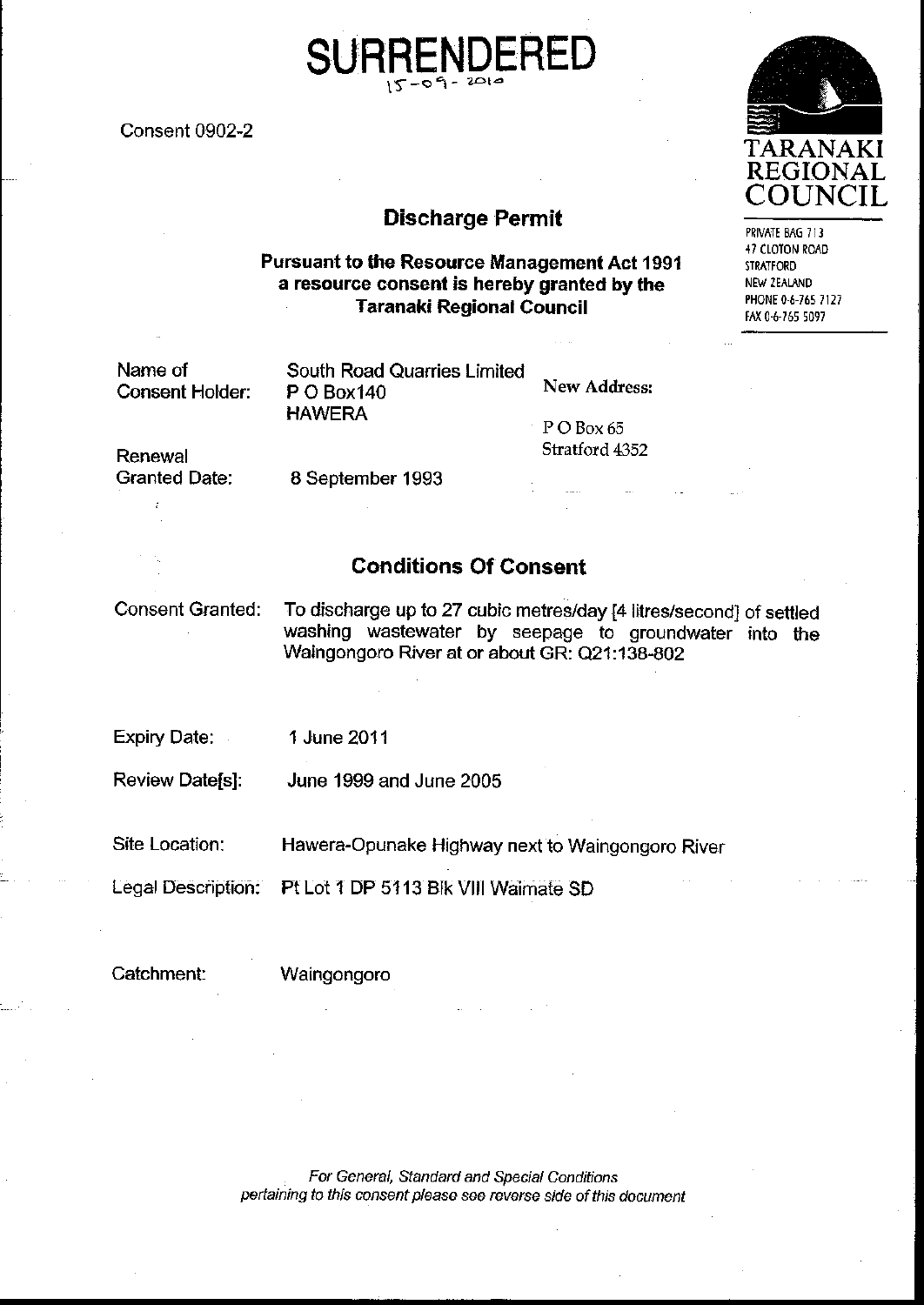# SURRENDERED

### **Consent 0902-2**

#### **General conditions**

- $(a)$ The consent holder shall provide on request by the General Manager, Taranaki Regional Council, plans, specifications and maintenance programmes of works associated with the exercise of the consent, showing that the conditions of the consent are able to be met.
- The standards, techniques and frequency of monitoring of the consent shall be to the specific  $(b)$ approval of the General Manager, Taranaki Regional Council.
- The consent holder shall pay all charges required by the General Manager. Taranaki Regional  $(c)$ Council, to enable recovery of the actual and reasonable costs incurred in administration, monitoring and supervision of the consent.

#### **Special conditions**

- $\mathbf{1}$ . THAT the discharge shall not give rise to any of the following effects in the Waingongoro River:
	- the production of any conspicuous oil or grease films, scums or foams, or floatable or a) suspended materials;
	- b) any conspicuous change in colour or visual clarity;
	- any emission of objectionable odour; c)
	- the rendering of fresh water unsuitable for consumption by farm animals; d)
	- any significant adverse effect on aquatic life. e)
- 2. THAT the consent holder shall prevent or mitigate erosion which may occur as a result of the exercise of this consent, to the satisfaction of the General Manager, Taranaki Regional Council.
- 3. THAT the Taranaki Regional Council may review any or all of the conditions of this consent on or about 1 June 1999 and/or 1 June 2005 if the General Manager, Taranaki Regional Council considers that it is necessary to do so for the purpose of ensuring that the conditions adequately deal with the environmental effects of the discharge.

Transferred at Stratford on 26 October 1999

For and on behalf of Taranaki Regional Council

General Manager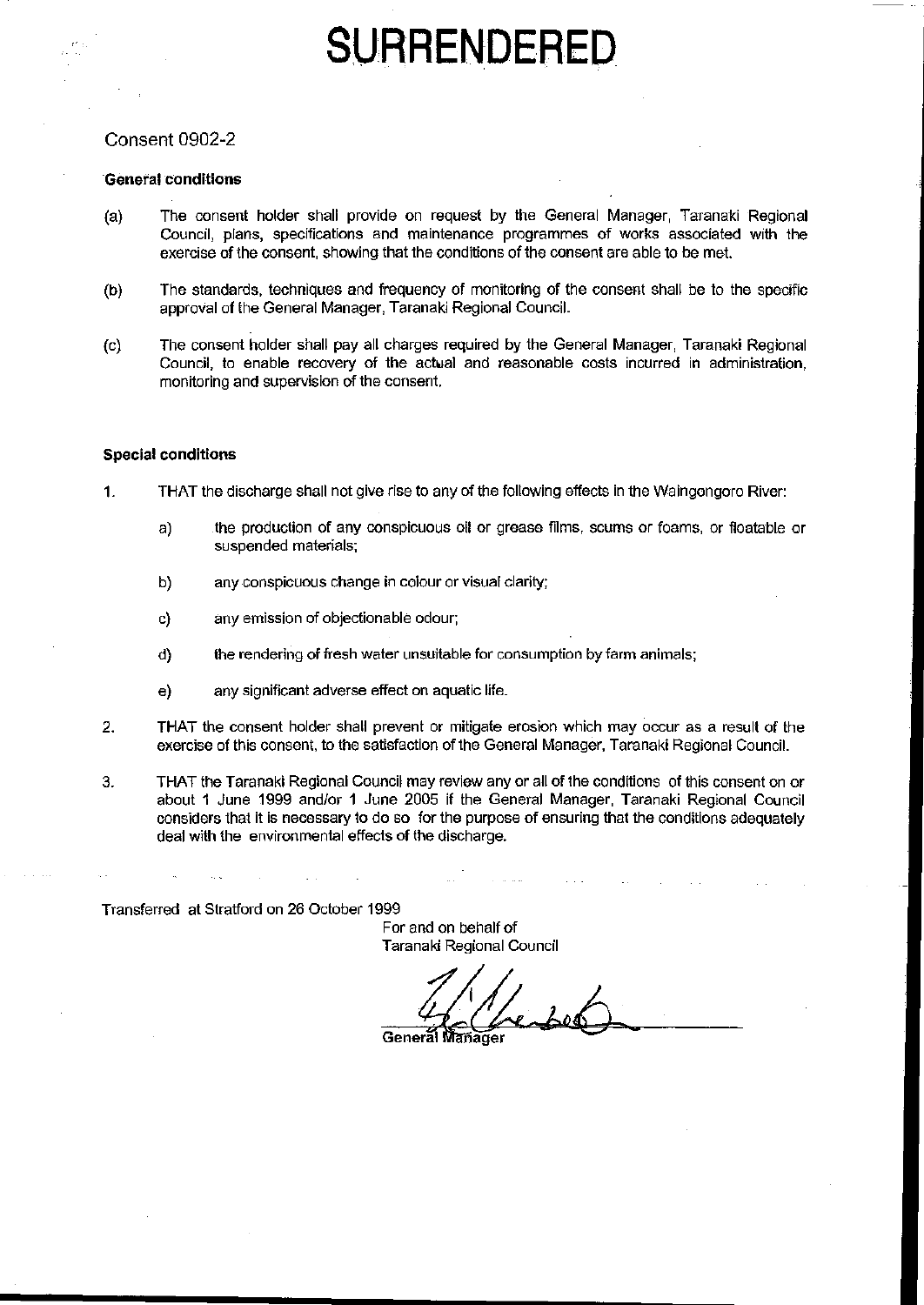Conditions Date:



**Discharge Permit Pursuant to the Resource Management Act 1991** a resource consent is hereby granted by the **Taranaki Regional Council** 

PRIVATE BAG 713 47 CLOTEN ROAD **STRATFORD** NEW ZEALAND PHONE 0-6-765 7127 FAX 0-6-765 5097

| Name of         | South Road Quarries Limited  | New Address:                 |
|-----------------|------------------------------|------------------------------|
| Consent Holder: | P O Box 336<br><b>HAWERA</b> | POBox 65<br>Stratford 4352   |
| Change To       | 19 December 2001             | [Granted: 19 September 1994] |

# **Conditions of Consent**

- To discharge up to 170 litres/second of stormwater and **Consent Granted:** groundwater seepage from a quarry site onto and into land and into the Waingongoro River via a discharge structure at or about GR: Q21:138-804 and onto and into land for pasture irrigation purposes at or about GR: Q21:133-800
	- **Expiry Date:** 1 June 2011
	- Review Date(s): June 1999, June 2005
	- Site Location: South Road, Tokaora
	- Legal Description: Pt Lot 2 DP 5113 Blk VIII Hawera SD Sec 93 Blk VIIII Waimate SD Pt Sec 92 Blk VIII Waimate SD
	- Catchment: Waingongoro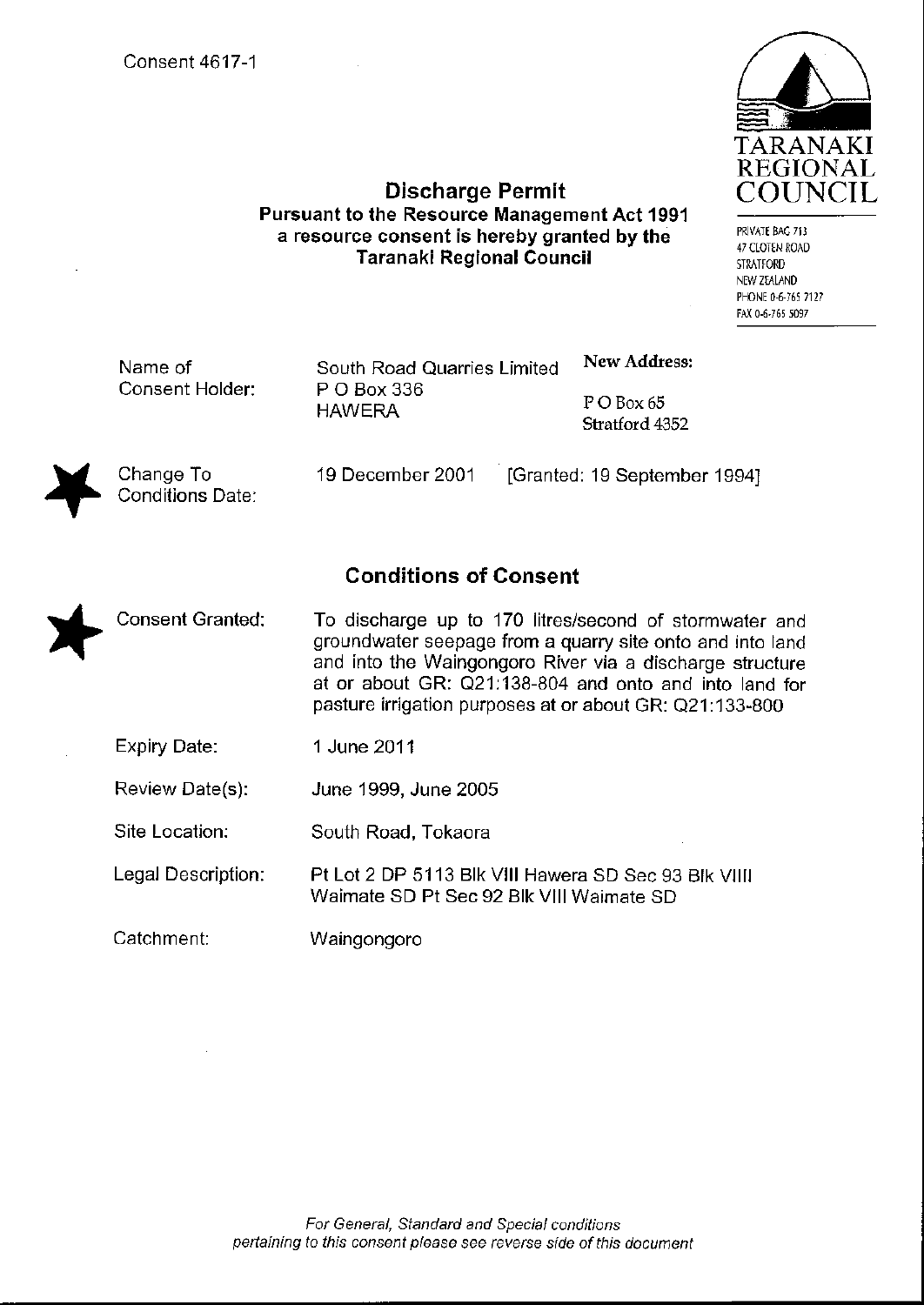#### **General conditions**

- That on receipt of a requirement from the Chief Executive, Taranaki Regional Council a) (hereinafter the Chief Executive), the consent holder shall, within the time specified in the requirement, supply the information required relating to the exercise of this consent.
- That unless it is otherwise specified in the conditions of this consent, compliance with any b) monitoring requirement imposed by this consent must be at the consent holder's own expense.
- That the consent holder shall pay to the Council all required administrative charges fixed by c) the Council pursuant to section 36 in relation to:
	- the administration, monitoring and supervision of this consent; and i)
	- ii) charges authorised by regulations.

#### **Special conditions**

#### conditions  $1 - 14$  [unchanged]

- $1<sub>1</sub>$ That the consent holder shall adopt the best practicable option to prevent or minimise any actual or potential effect on the environment arising from the discharge of stormwater and groundwater seepage.
- That a stormwater treatment system be installed.  $\overline{2}$ .
- That the design, installation and management of the stormwater treatment system shall be 3. undertaken so as to minimise instability of the surrounding land.
- That the discharge structure shall be designed so as to allow the movement of eels into the  $\overline{4}$ . stormwater treatment system.
- 5. That the discharge structure shall be designed so as to prevent the flow of water from the Waingongoro River into the stormwater treatment system.
- That there shall be no direct discharge of untreated stormwater, or groundwater, from the 6. active quarry site into the Waingongoro River as a result of the exercise of this consent.
- That the active quarry site shall be contoured/bunded so that: all water generated in this area 7. is directed to the stormwater treatment system for treatment prior to discharge; and the flow of uncontaminated stormwater into this area is prevented, as far as is practicable.
- 8. That the consent holder shall undertake measures during excavation to control erosion of exposed areas within the quarry site and to minimise the amounts of silt and sediment which could be contained in the stormwater or groundwater licensed by this consent.
- 9. That no adverse effects shall occur to shallow groundwater in the vicinity of the discharge, as a result of the exercise of this consent.
- $10.$ That the consent holder shall properly and efficiently maintain and operate the stormwater treatment system in such a manner that any discharge which may occur shall not breach the conditions of this consent. The stormwater treatment system shall be operated, as far as practicable, so as to maximise the treatment of stormwater, and to minimise the duration. frequency and rate of discharge.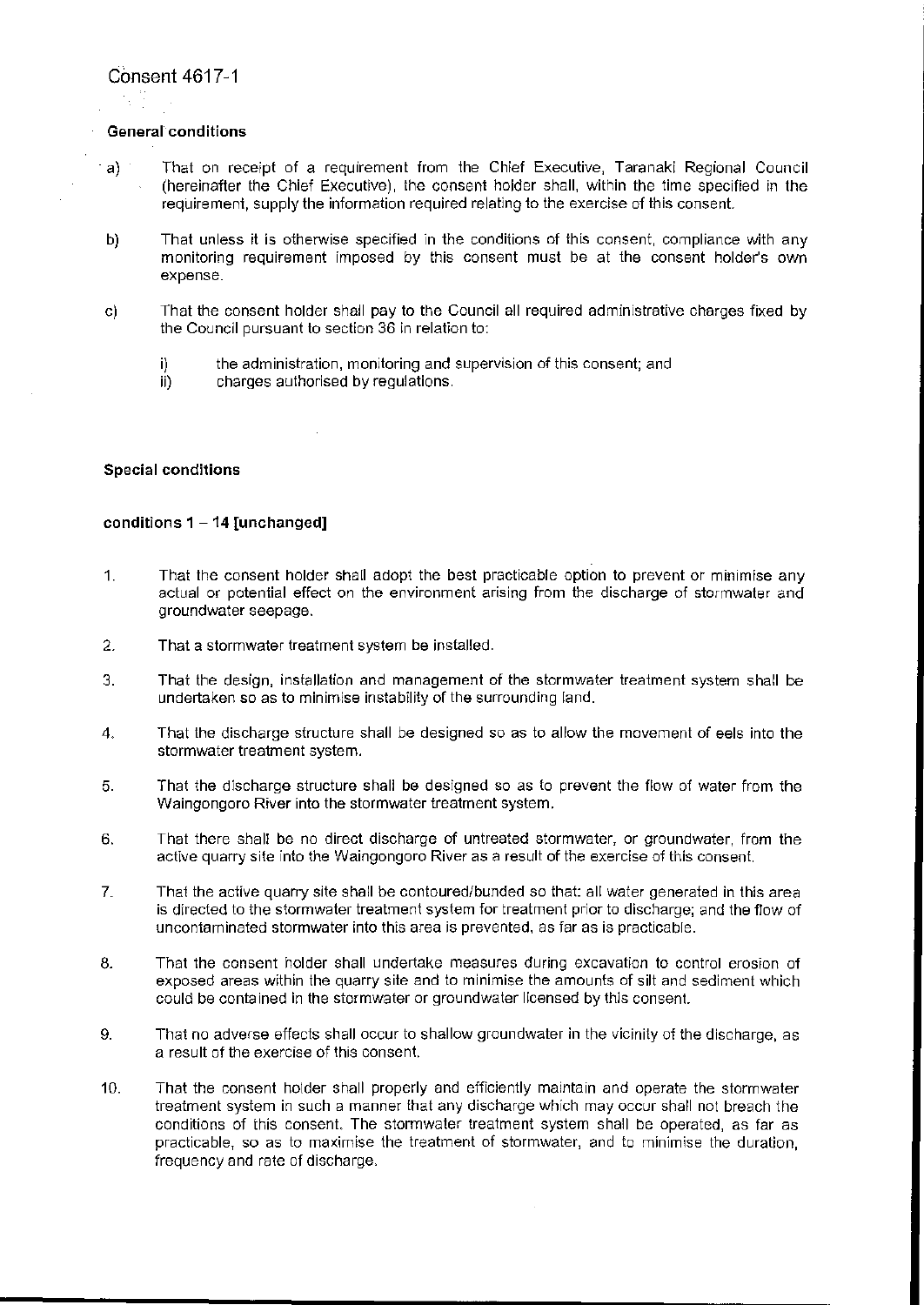$11.$ That the following concentrations shall not be exceeded in any discharge

| Component                      | Concentration      |
|--------------------------------|--------------------|
| pH (range)                     | 6-9                |
| Suspended solids               | $200 \text{ gm}^3$ |
| Total recoverable hydrocarbons | 15 $\text{gm}^3$   |

This condition shall apply prior to the entry of any discharge into the receiving waters of the Waingongoro River, at a designated sampling point approved by the Chief Executive. Taranaki Regional Council.

- That after allowing for reasonable mixing, within a mixing zone extending 75 metres  $12.$ downstream of the discharge point, the discharge shall not give rise to any of the following effects in the receiving waters of the Waingongoro River:
	- the production of any conspicuous oil or grease films, scums or foams, or floatable or  $a)$ suspended materials;
	- b) any conspicuous change in the colour or visual clarity;
	- any emission of objectionable odour;  $\mathbf{C}$
	- the rendering of fresh water unsuitable for consumption by farm animals; d)
	- any significant adverse effects on aquatic life.  $e)$
- $13.$ That after allowing for reasonable mixing, within a mixing zone extending 75 metres downstream of the discharge point, the discharge shall not give rise to a decrease in river clarity of more than 50% in the Waingongoro River.
- That within two months of the exercise of this consent, the consent holder shall provide a 14. contingency plan to the Taranaki Regional Council, outlining measures and procedures to be undertaken to prevent the spillage or accidental discharge of contaminants in the stormwater catchment, and measures to avoid, remedy or mitigate the environmental effects of such a spillage or discharge.



### Conditions 15 - 19 [new]

### Pasture irrigation

- The discharge shall not result in ponding on the surface that remains for more than three 15. hours after the discharge has ceased.
- 16. At all times the consent holder shall adopt the best practicable option to prevent or minimise any actual or likely adverse effect on the environment associated with the discharge of water onto land for pasture irrigation purposes.
- 17. There shall be no direct discharge of untreated stormwater, or groundwater, from the active quarry site onto land as a result of the exercise of this consent.
- $18.$ The consent holder shall prevent stock at all times from accessing the Waingongoro River on or bordering the consent holder's property, by constructing and maintaining fences or other controls as may be appropriate and effective, such means of prevention to be established within two years of the granting of this consent.
- 19. The consent holder shall undertake planting and subsequent maintenance of the riparian margins of the waterbodies within the fenced or controlled area(s) as required by special condition 18, to the satisfaction of the Chief Executive, Taranaki Regional Council within four years of the granting of this consent, for the purpose of enhancing water quality and aquatic habitat.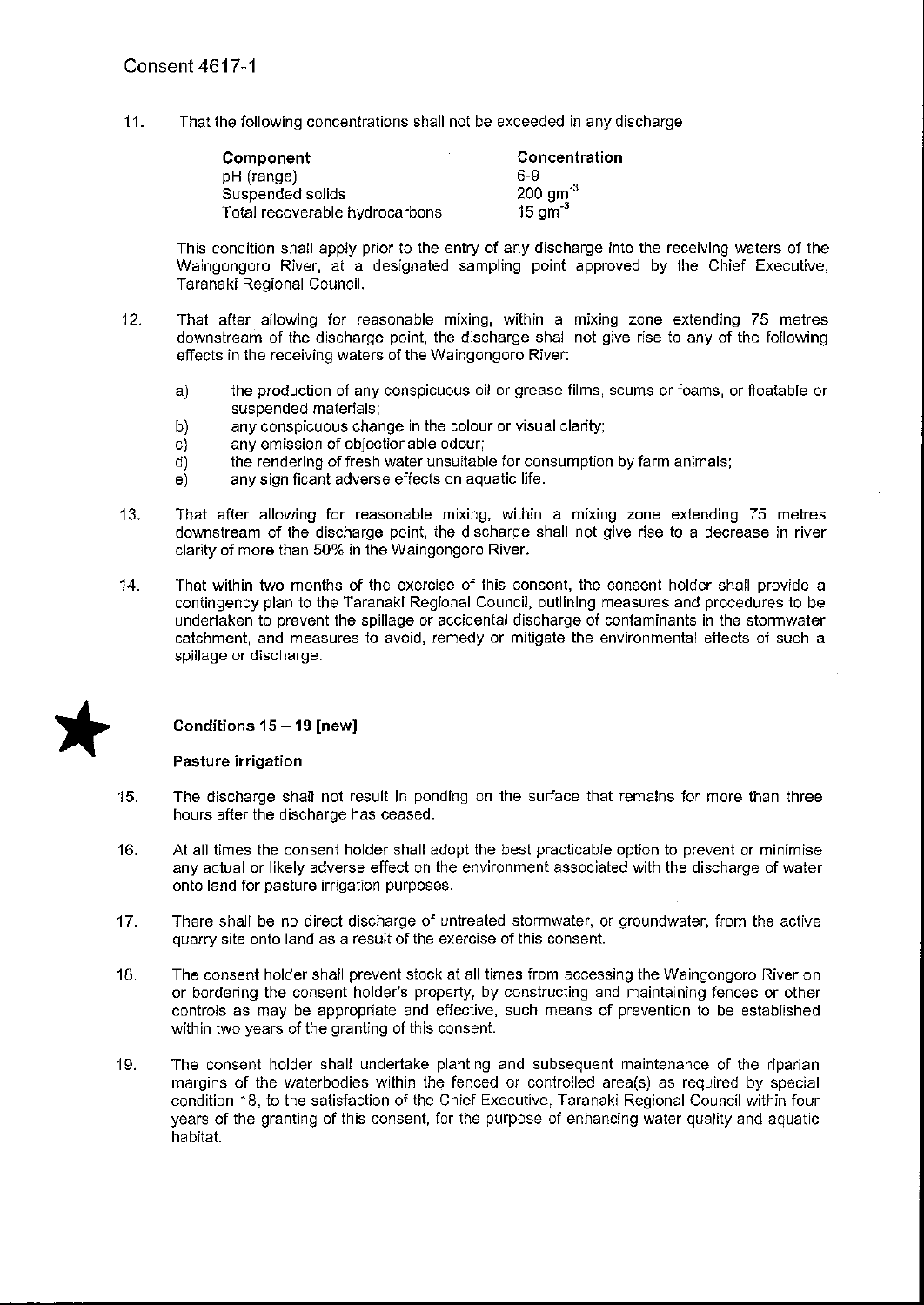### Condition 20 [previously condition 15 - unchanged]

### Review

 $\bar{z}$ 

20. That the Taranaki Regional Council may review any or all of the conditions of this consent by giving notice of review during the month of June 1999 and/or June 2005 for the purpose of ensuring that the conditions are adequate to deal with any adverse effects on the environment arising from the exercise of this consent, which were not foreseen at the time the application was considered and which is was not appropriate to deal with at that time.

Signed at Stratford on 19 December 2001

For and on behalf of -Taranaki Regional Council

Director-Re ource Management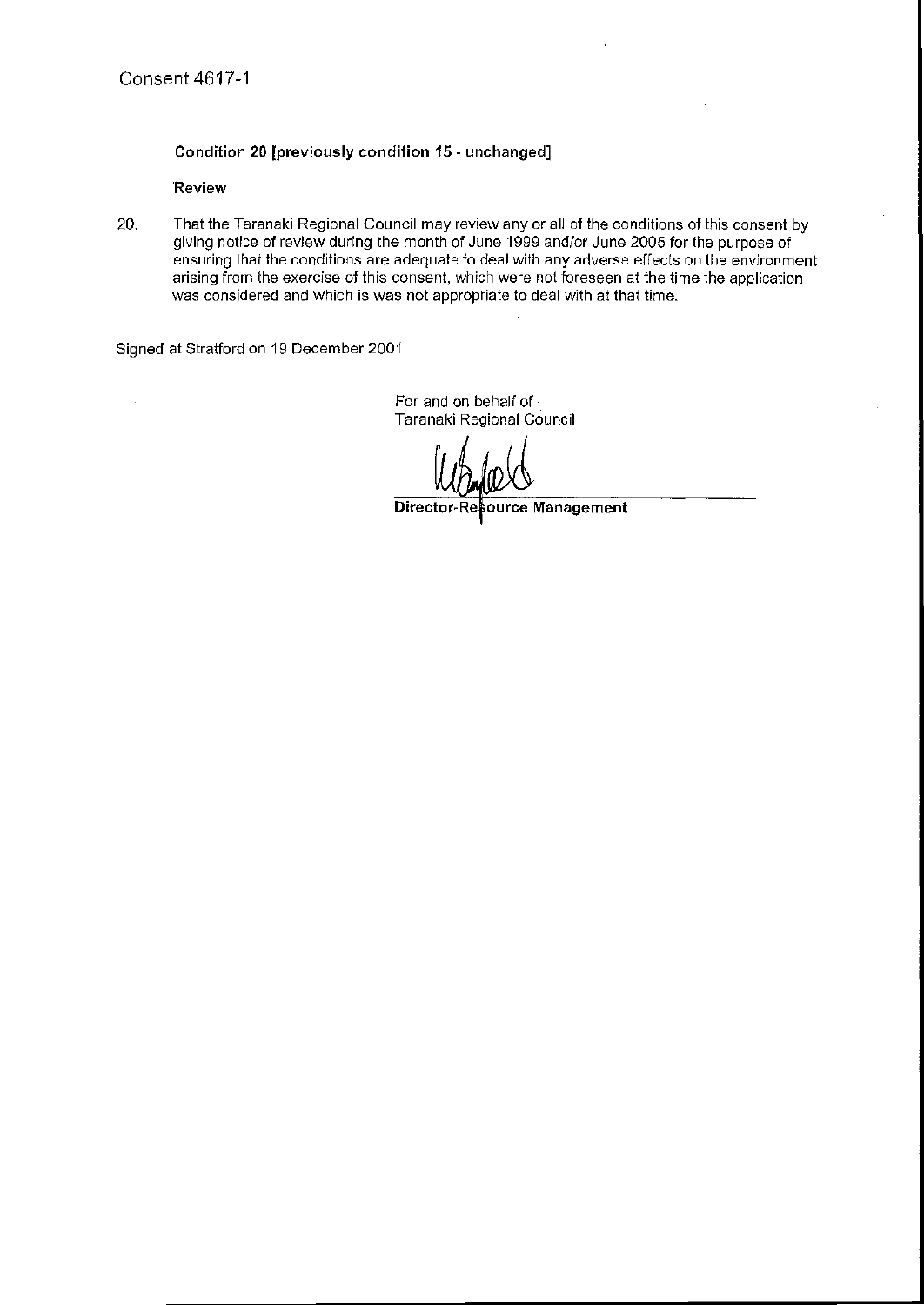**Review Completed** 

Date:



CHIEF EXECUTIVE PRIVATE BAG 713 47 CLOTEN ROAD **STRATFORD** NEW ZEALAND PHONE: 06-765 7127 06-765 5097 FAX: www.trc.govt.nz

Please quote our file number on all correspondence

|                 |                             | New Address:   |
|-----------------|-----------------------------|----------------|
| Name of         | South Road Quarries Limited |                |
| Consent Holder: | P O Box 336                 | $PO$ Box 65    |
|                 | <b>HAWERA</b>               | Stratford 4352 |
|                 |                             |                |

28 August 2008

# **Conditions of Consent**

[Granted: 22 July 2004]

**Discharge Permit** 

Pursuant to the Resource Management Act 1991

a resource consent is hereby granted by the

**Taranaki Regional Council** 

- **Consent Granted:** To discharge cleanfill onto and into land in the vicinity of the Waingongoro River for quarry reinstatement purposes at or about (NZTM) 1703763E-5618626N
- **Expiry Date:** 1 June 2016
- **June 2012** Review Date(s):

Site Location: Main South Road, Tokaora

- Pt Lots 1 & 2 DP 5113 Sec 105 SO 10693 Pt Sec 32 Blk Legal Description: VIII Waimate SD
- Catchment: Waingongoro

For General, Standard and Special conditions pertaining to this consent please see reverse side of this document

www.trc.govt.nz

Working with people . Caring for our environment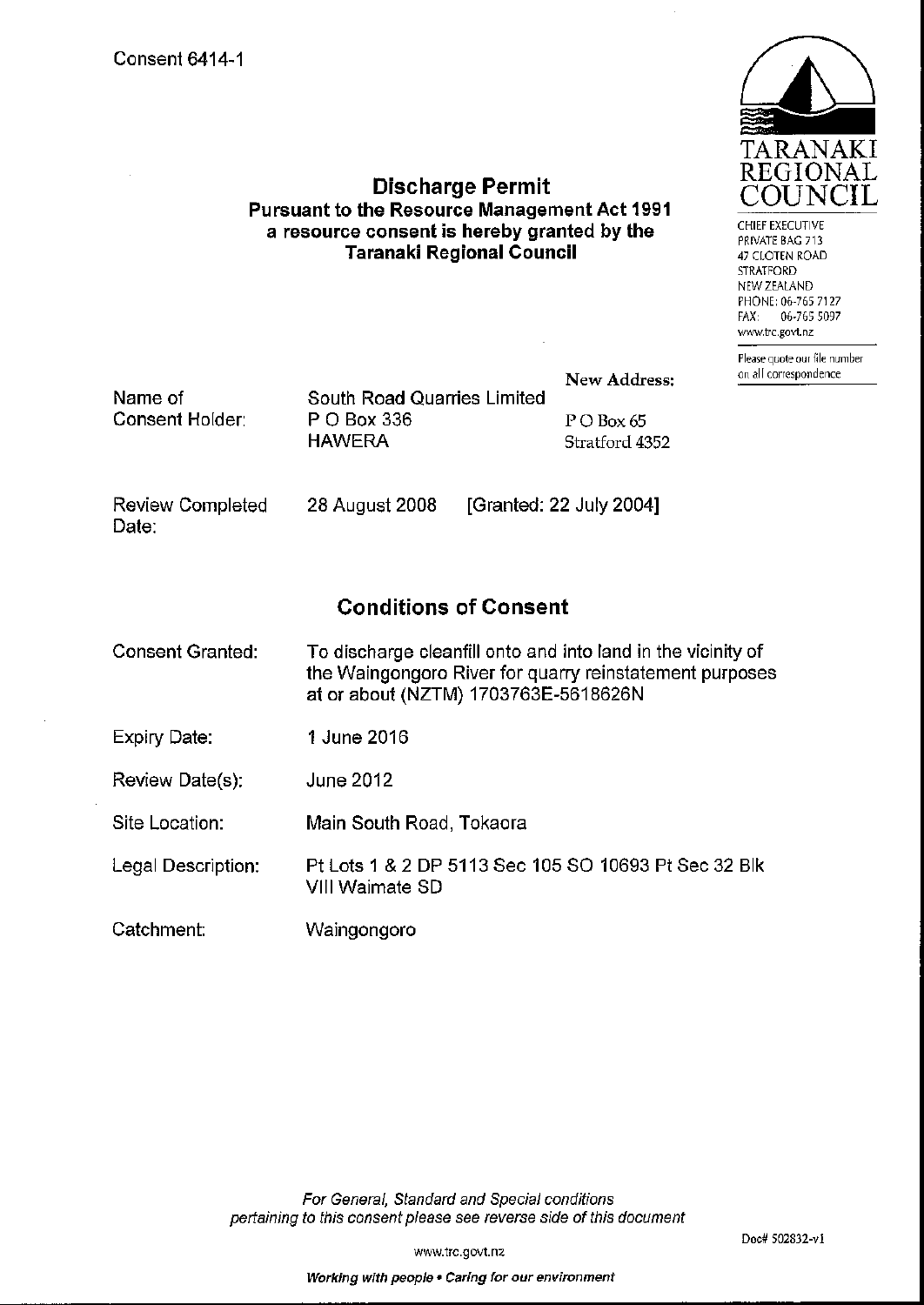# **General conditions**

- a) On receipt of a requirement from the Chief Executive, Taranaki Regional Council the consent holder shall, within the time specified in the requirement, supply the information required relating to the exercise of this consent.
- $b)$ Unless it is otherwise specified in the conditions of this consent, compliance with any monitoring requirement imposed by this consent must be at the consent holder's own expense,
- $c)$ The consent holder shall pay to the Council all required administrative charges fixed by the Council pursuant to section 36 in relation to:
	- $i)$ the administration, monitoring and supervision of this consent; and
	- $ii)$ charges authorised by regulations.

# **Special conditions**

# **Condition 1 [unchanged]**

 $1.$ The exercise of this consent shall be undertaken generally in accordance with the documentation submitted in support of application 3156. In the case of any contradiction between the documentation submitted in support of application 3156 and the conditions of this consent, the conditions of this consent shall prevail.

# Conditions 2 to 3 [changed]

- 2. The contaminants to be discharged shall be limited to cleanfill and/or inert materials. For the purposes of this condition, "clean fill and inert materials" are defined as materials consisting of any concrete, cement or cement wastes, bricks, mortar, tiles (clay, ceramic or concrete), non-tanalised timber, porcelain, glass, gravels, boulders, shingles, fibreglass, plastics, sand, soils and clays, and/or tree stumps and roots, whether singly or in combination or mixture, or any other material (subject to conditions 3 & 5) that when placed onto and into land will not render that land or any vegetation grown on that land toxic to vegetation or animals consuming vegetation.
- 3. The discharge of the following contaminants shall not occur: food wastes, paper and cardboard, grass clippings, garden wastes including but not limited to wastes containing foliage or other vegetation (other than tree stumps and roots as permitted under condition 2), textiles, steel, galvanised metals, construction materials containing paint or fillers or sealers or their containers, oils or greases or any liquids or sludges or their containers, any industrial process by-products other than as permitted under condition 2, any poisons or solvents or their containers, batteries, general domestic refuse not otherwise described, or any wastes with the potential to render land or any vegetation grown on the land toxic to vegetation or to animals consuming such vegetation.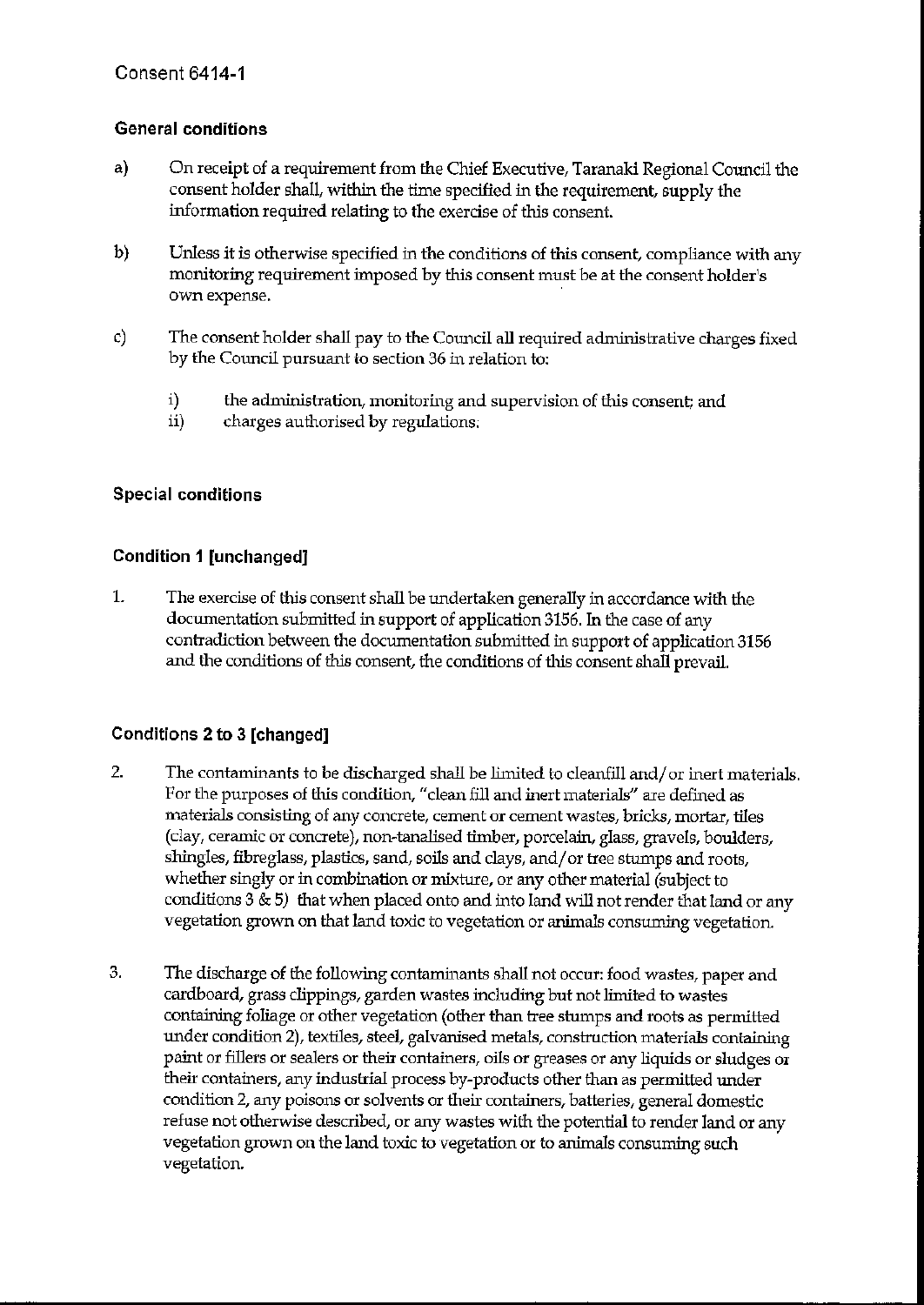## **Condition 4 [unchanged]**

 $4.$ If the consent holder is uncertain as to the acceptability or not of a certain material the consent holder shall obtain written approval from the Consents Manager, Taranaki Regional Council, prior to its discharge.

### **Condition 5 [changed]**

5. The discharge to land shall not result in any contaminant entering surface water or groundwater.

### Conditions 6 to 9 [unchanged]

- 6. Notwithstanding any conditions within this consent, the consent holder shall at all times adopt the best practicable option or options [as defined in section 2 of the Resource Management Act 1991] to prevent or minimise any actual or potential effect on the environment arising from any discharge at the site.
- 7. Upon completion of the works associated with the exercise of this consent, the discharge site covered by this consent shall be stabilised and revegetated to the satisfaction of the Chief Executive, Taranaki Regional Council.
- 8. Within three months of the granting of this consent, the consent holder shall produce a detailed management plan covering all aspects of the reinstatement operation, including:
	- a) resource consent requirements
	- $b)$ site management
	- c) waste acceptance criteria
	- waste acceptance controls and procedures  $\mathbf{d}$
	- $e)$ daily operating procedures
	- $f$ environmental controls and monitoring
	- g) emergency procedures

The report shall be to the satisfaction of the Chief Executive, Taranaki Regional Council.